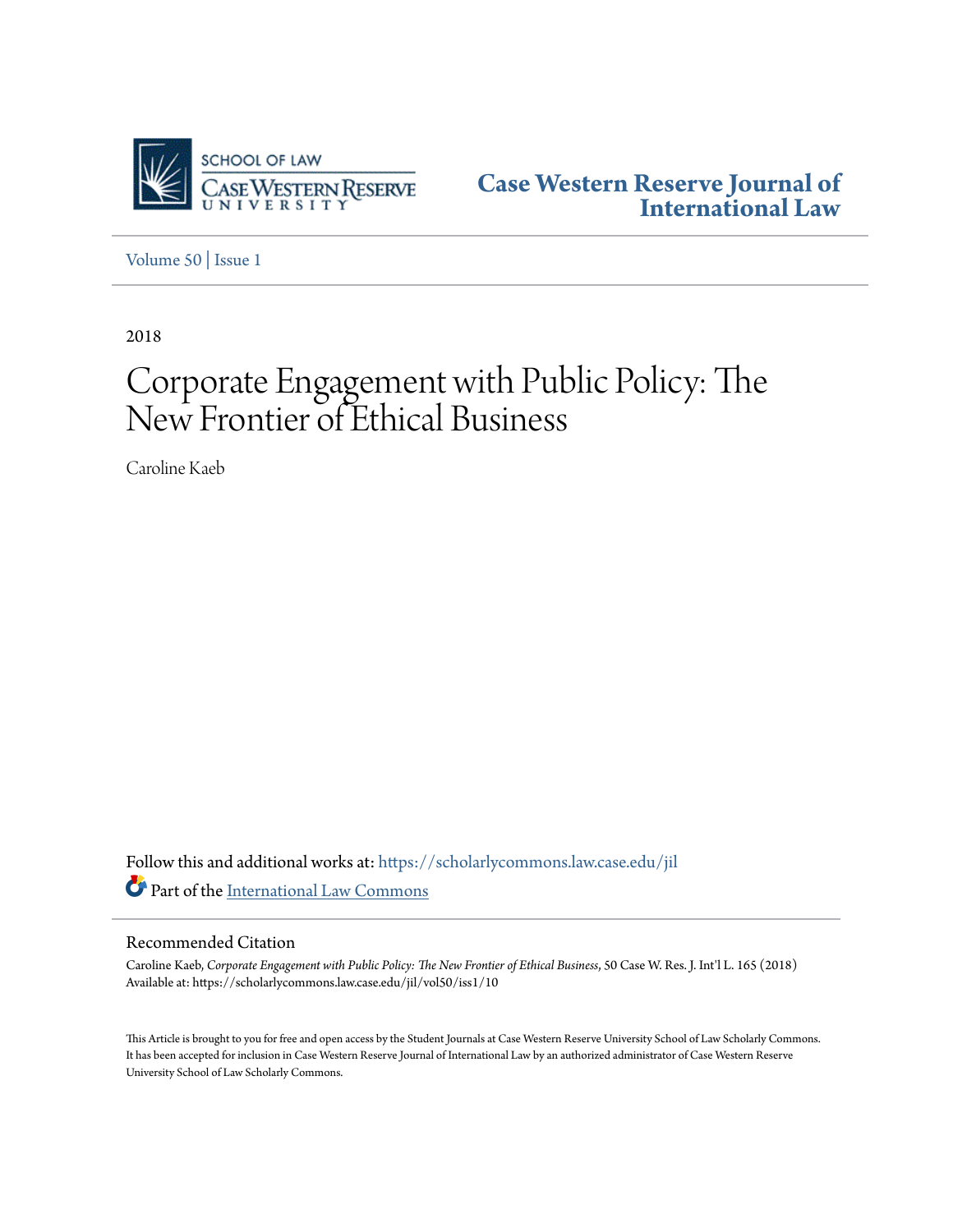## Corporate Engagement with PUBLIC POLICY: THE NEW FRONTIER of Ethical Business

### *Caroline Kaeb*

#### I. INTRODUCTION

In light of recent policy developments domestically and globally, a new phenomenon has gained momentum as the new frontier of corporate social responsibility. Company practice has increasingly demonstrated that the human rights function of business is developing beyond mere risk management towards a more proactive approach by companies in terms of engaging in—if not advocating for fundamental human rights issues in the very societies in which they operate.1 In fact, Forbes has identified key CSR trends for 2017 and 2018, which include "corporations … stepping up as advocates and problem-solvers" and more companies "bringing CSR into the C-suit" as a matter of corporate leadership.2 This essay argues that the CSR paradigm has been evolving and expanding in the face of increasingly glaring governance gaps on issues of pivotal societal importance and an international shift towards extremism. In that vein, public policy priorities that have become areas of corporate engagement (irrespective of meaningful government action and regulation) include immigration issues, gender bias, sexual harassment, climate change,

<sup>.</sup> PhD, Senior Fellow, Zicklin Center for Business Ethics Research, The Wharton School.

<sup>1.</sup> Corporate engagement as discussed in this essay does not deal with a company's contributing money to influence elections, which poses a risk to its reputation and brands, especially in today's polarized political environment, a recent report by the Center for Political Accountability shows. *See* CTR. FOR POL. ACCOUNTABILITY, COLLISON COURSE: THE RISK COMPANIES FACE WHEN THEIR POLITICAL SPENDING AND CORE VALUES CONFLICT 24 (2018), http://files.politicalaccountability.net/ reports/cpa-reports/Final\_Draft\_Collision\_Report.pdf [https://perma.cc/7M55-7CCB].

<sup>2.</sup> Susan McPerson, *6 CSR Trends to Watch in 2017*, FORBES (January 19, 2017), https://www.forbes.com/sites/susanmcpherson/2017/01/19/6-csrtrends-to-watch-in-2017/2/#3065bd8952ae [https://perma.cc/Y39Y-PWK3]; Susan McPerson, *8 Corporate Social Responsibility (CSR) Trends to Look For in 2018*, FORBES (January 12, 2018) https://www.forbes.com/sites/susanmcpherson/2018/01/12/8-corporatesocial-responsibility-csr-trends-to-look-for-in-2018/#1412572f40ce [https://perma.cc/K73T-GGW2].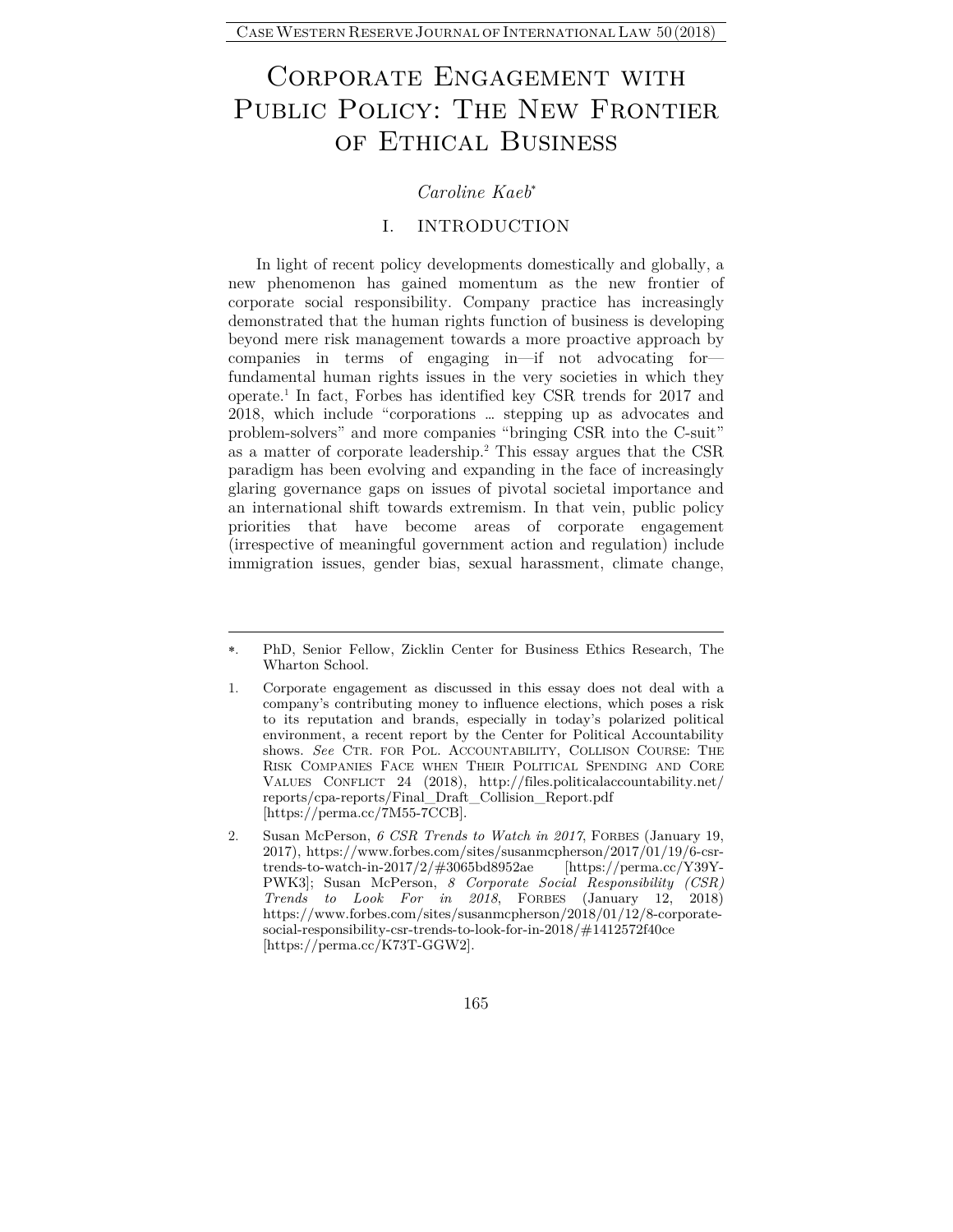LGBTI rights, police brutality, freedom of expression and national security, and broader human rights issues in general.<sup>3</sup>

While litigation and accountability are an indispensable base line for corporate conduct in society, $4$  there is an important additional complementary dimension to corporate responsibility, which has not received due attention in recent years, namely the moral responsibility of corporations. Doctrinal issues of corporate moral agency have been discussed in-depth in the literature.<sup>5</sup> This essay, on the other hand, examines a recent phenomenon, which can be understood as manifestation of corporate morality on public policy issues of topical prominence, namely top corporate executives using their corporate voice and influence to proactively stir public policy for the advancement of societal/public values.6 There is a healthy cynical

- 3*. See* Caroline Kaeb & David Scheffer, *The Corporate Joust with Morality*, OPINIO JUR (June 6, 2016) http://opiniojuris.org/2016/06/06/ the-corporate-joust-with-morality/ (describing this early phenomenon).
- 4*. See, e.g.*, Donald Kochan, *Corporate Social Responsibility in a Remedy-Seeking Society: A Public Choice Perspective*, 17 CHAPMAN L. REV. 413, 452-63 (2014) https://papers.ssrn.com/sol3/papers.cfm? abstract\_id=2342810 [http://perma.cc/72AW-UL6H] (examines how an interest-group dynamic informs the development of a "corporate social responsibility-driven liability regime"); *see also* PETER HENNER, HUMAN RIGHTS AND THE ALIEN TORT STATUTE (2009) (providing an analysis of human rights litigation under the Alien Tort Statute, including liability under the Statute); *see also* David Scheffer, *The Impact of War Crimes Tribunals on Corporate Liability for Atrocity Crimes under US Law*, *in* CORPORATE SOCIAL RESPONSIBILITY? HUMAN RIGHTS IN THE NEW GLOBAL ECONOMY 152, 163–64 (Walker Said & Kelly eds., 2015) (examining how U.S. courts have relied on the jurisprudence of the international criminal tribunals for guidance in Alien Tort Statute cases against corporate defendants for violations of international law).
- 5*. See e.g.,* ERIC ORTS, BUSINESS PERSONS: A LEGAL THEORY FOR THE FIRM (Oxford ed. 2013) (discussing a new legal theory of the firm, and how these legal foundations inform their purpose); *See also* R. E. Erwin, *The Moral Status of the Corporation*, 10 J. BUS. ETHICS 749 (1991) (explaining the limitations of the moral personality of corporations); *see also* Kenneth E. Goodpaster & John B. Matthews, Jr., *Can a Corporation Have a Conscience?*, 60 HARV. BUSI. R. 132 (Jan. 1982) https://hbr.org/1982/01/can-a-corporation-have-a-conscience [https://perma.cc/B45A-RWGG?type=image] ("Organizational agents such as corporations should be no more and no less morally responsible… than ordinary persons."); *see also* Manuel Velasquez, *Debunking Corporate Moral Responsibility*, 13 BUS. ETHICS Q. 531 (Oct. 2003) (arguing that "the issue of corporate moral responsibility is an important one for business ethics" and challenging the collectivist assumptions).
- 6*. See* WEBER SHANDWICK & KRC RESEARCH, CEO ACTIVISM IN 2017: HIGH NOON IN THE C-SUITE, 1-2 (2017) https://www.webershandwick.com/uploads/news/files/ceo-activism-in-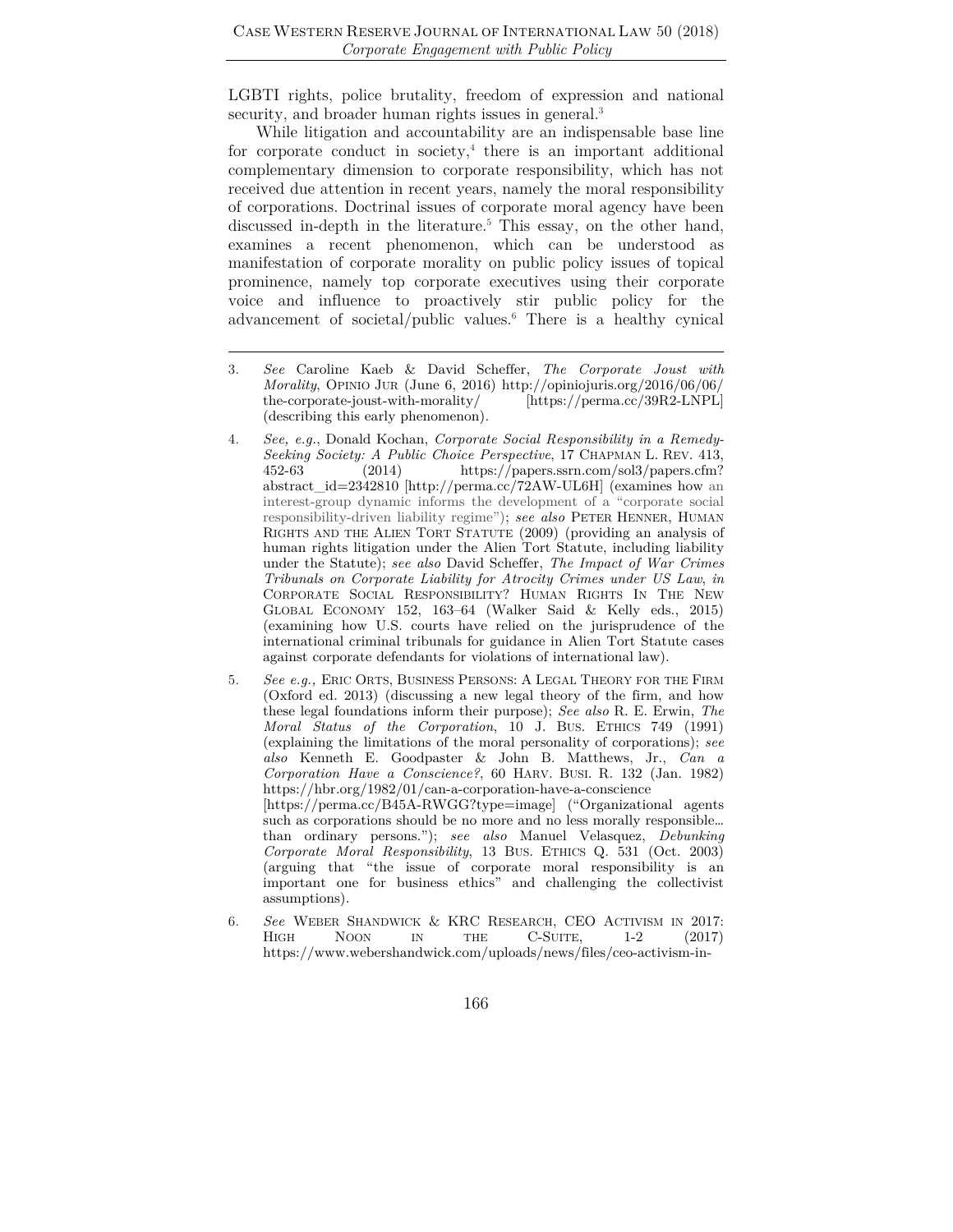view of how corporate behavior intersects with public policy, which most dominantly has manifested itself through lobbying where narrow corporate interests are pursued. And while special interest lobbying has long been part of the corporate and political reality, that is not what this essay investigates.

The controversy about the roll back of Deferred Action for Childhood Arrivals (DACA) led to an outcry of corporate executives across business sectors about the detrimental implications of this decision for their business and the bedrock values of the country.<sup>7</sup> This corporate response has vividly and forcefully illustrated that there is a strong interrelation between business and human rights and that there is a need to further define this relationship.8 Corporate engagement on public policy is not equivalent to traditional lobbying efforts aimed at regressively supporting or opposing legislation for the primary pursuit of corporate self-interest. Rather, the phenomenon discussed here concerns how corporations, individually or jointly, seek to shape public policy in ways that constructively address issues of societal importance. Under the paradigm of corporate public policy engagement, business serves as an agent for positive social change.<sup>9</sup> Recent accounts suggest a tangible impact of this CEO activism as state legislatures in the U.S. are competing for investments by out-ofstate businesses and show the first signs of being wary of the pronounced corporate backlashes in the form of boycotts and

2017-high-noon-in-the-c-suite.pdf [https://perma.cc/G4Y7-6FQB] (describing the rise in CEOs taking public positions on societal issues).

<sup>7</sup>*. See* Wattles & Kopan, *Business leaders to Congress: DACA's 'valuable talent' at risk*, CNN MONEY (January 10, 2018), http://money.cnn.com/2018/01/10/news/companies/trump-daca-letterapple-facebook/index.html [https://perma.cc/R8Q2-LQV2] (detailing chief executives and leaders from several companies putting pressure on Congressional leaders to pass legislation in support of protection for Dreamers).

<sup>8</sup>*. See* UNITED NATIONS HUM. RTS. OFF. OF THE HIGH COMMISSIONER, GUIDING PRINCIPLES ON BUSINESS AND HUMAN RIGHTS 13 (2011) https://www.ohchr.org/Documents/Publications/GuidingPrinciplesBusi nessHR\_EN.pdf [https://perma.cc/V9FL-3WF7] (Asserting that business "can have an impact on virtually the entire spectrum of internationally recognized human rights").

<sup>9.</sup> Proactive corporate engagement on topical issues of public policy can also be driven by narrow corporate self-interest rather than the broader public good. *See* Scheffer & Kaeb, *supra* note 3; *see also* Chen Guangchengjan, *Apple Can't Resist Playing by China's Rules*, NEW YORK TIMES (January 2, 2018) https://www.nytimes.com/2018/01/23/ opinion/apple-china-data.html [https://perma.cc/Z6MK-TPX7] (illustrating the discrepancy in Apple's corporate engagement on freedom of expression issues at home and abroad).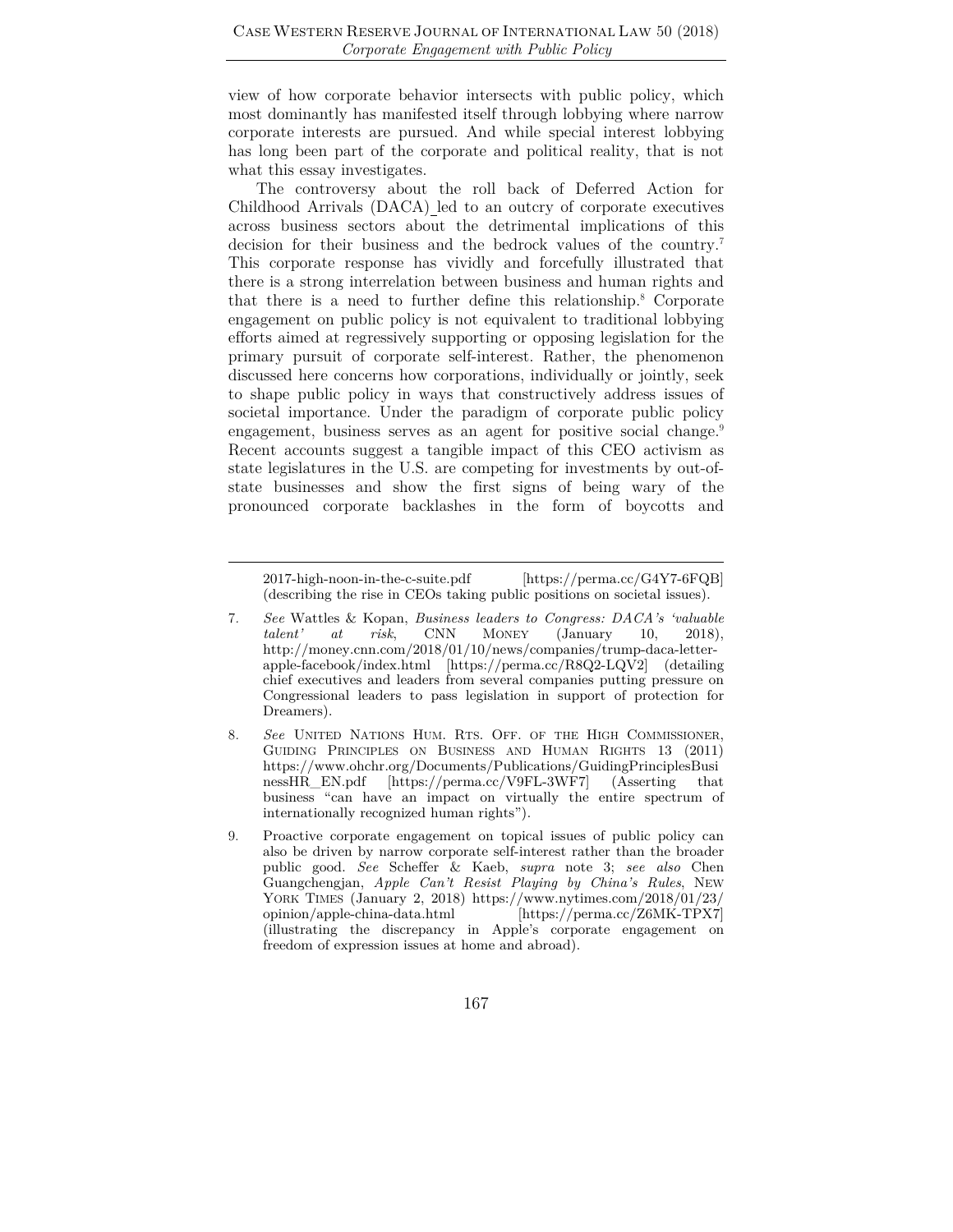cancellations of business deals.10 Legislatures in conservative states are experiencing the pressures of the market and are increasingly desisting—for the time being—from further legislative action on polarizing social issues, such as same-sex marriage and other LGBTI rights.11 With their voice, company executives seem to have slowed down the momentum for repressive bills in state legislatures.<sup>12</sup>

This essay makes a first attempt to lay out the main parameters of a normative framework for corporate engagement with public policy as part of a broader corporate responsibility paradigm. In that respect, the essay provides some guideposts for companies to identify and engage on public policy issues affecting their stakeholders and shaping their business environment. It complements the U.N. Guiding Principles on Business and Human Rights<sup>13</sup> ("U.N. Guiding") Principles"), which focus on the corporate responsibility to address negative impacts on society, but do not substantiate for companies whether and how to engage on broader public policy issues in order to advance human rights and societal values.14 This essay provides a framework of thinking and contextualizing that aims to fill this gap.

<sup>10</sup>*. See* Shandwick, *supra* note 6 (describing the rise in CEOs taking public position on societal issues).

<sup>11</sup>*. See* Jon Schuppe, *Corporate Boycotts Become Key Weapon in Gay Rights Fight,* NBC NEWS (Mar. 26, 2016) https://www.nbcnews.com/ news/us-news/corporate-boycotts-become-key-weapon-gay-rights-fightn545721 [http://perma.cc/LLQ7-VA7R] (examining states' attempts to attract corporate investments by halting to adopt or implement new anti-LGBTI legislation).

<sup>12</sup>*. See* Alan Blinder, *Wary, Weary or Both, Southern Lawmakers Tone Down Culture Wars*, N.Y. TIMES (Jan. 22, 2018), https://www.nytimes.com/2018/01/22/us/transgender-bathroom-billreligious-freedom.html [http://perma.cc/PE9H-R44P] (discussing how states are halting "hot bottom social bills" in light of corporate backlash); *see also The anti-gay backlash in the American South: Big business must lead the way in fighting a rash of discriminatory laws*, THE FINANCIAL TIMES (April 12, 2016), https://www.ft.com/content/ 187d66d8-009d-11e6-99cb-83242733f755 [https://perma.cc/4R23-NQ4T] (explaining how corporate pressure is halting southern legislators from passing discriminatory legislation).

<sup>13.</sup> Hum. Rts. Council, *Report of the Special Representative of the Secretary-General on the issue of human rights and transnational corporations and other business enterprises: Guiding Principles on Business and Human Rights: Implementing the United Nations "Protect, Respect and Remedy" Framework,* U.N. DOC. A/HRC/17/31 (Mar. 21, 2011).

<sup>14</sup>*. Id*. at 13-22.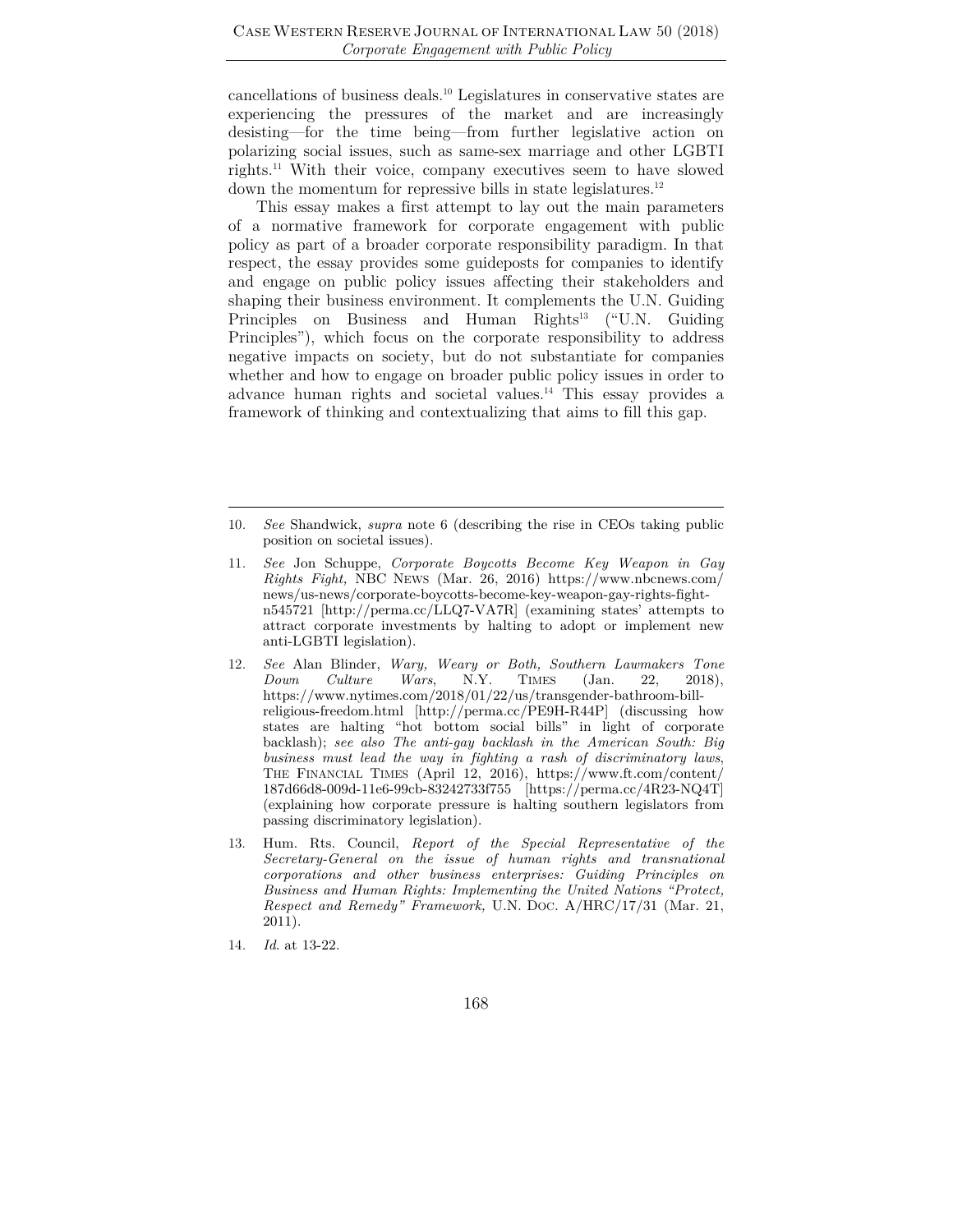#### II. A NEW TREND IN CORPORATE LEADERSHIP

An article in *The New York Times* from August 2017 put the spotlight on CEOs as leaders who have expressed their "moral voice more forcefully than ever" and demonstrated a new level of C-suite activism.15 This activism is driven by values, or as the rhetoric of corporate leaders has suggested, by morality and the universal values that bind us beyond party lines.16 The news article hit the nerve of this recent phenomenon of CEO activism when it postulated the "Moral voice of Corporate America."<sup>17</sup> The concept went viral and contributed to a lively debate.18

Recent examples of corporate leadership taking a proactive stand on public policy issues pertaining to the fundamental rights in those societies in which businesses operate are plentiful. The narrative told by CEOs and popular news coverages seems to insinuate that this conduct by corporate officers is increasingly guided by a moral imperative rather than a legal mandate or a business rationale.19 This notion is not entirely new—see, for example, the divestment movement in the mid-1980s in response to the South African apartheid regime<sup>20</sup>—but the consistency and frequency of engagement

- 15. David Gelles, *The Moral Voice of Corporate America*, N.Y. TIMES (Aug. 19, 2017), https://www.nytimes.com/2017/08/19/business/moralvoice-ceos.html [http://perma.cc/LSW4-2ST3].
- 16*. See id.* ("In recent days, after the Charlottesville bloodshed, the chief executive of General Motors, Mary T. Barra, called on people to 'come together as a country and reinforce values and ideals that unite us – tolerance, inclusion and diversity.").
- 17*. Id.*
- 18*. See e.g.* Aaron K. Chatterji & Michael W. Toffel, *The New CEO Activists*, HARV. BUS. R. (Jan.-Feb. 2018) https://hbr.org/2018/01/thenew-ceo-activists [https://perma.cc/4RTW-7M59] (outlining the emergence of CEOs advocating for social causes).
- 19. More empirical research, such as in the form of a sentiment analysis, is required to conclusively establish this trend, but there is certainly clearly observable anecdotal evidence to support this development. *See e.g.* Andrew Ross Sorkin, *Apple's Tim Cook Barnstorms for 'Moral Responsibility,'* THE NEW YORK TIMES (August 28, 2017), https://www.nytimes.com/2017/08/28/business/dealbook/tim-cookapple-moral-responsibility.html [http://perma.cc/C84S-RUAB] (outlining Tim Cook's perspective on corporate moral responsibility); *see also* Gelles, *supra* note 15 (discussing corporations' changing dynamic to meet new social and political expectations).
- 20*. See* RALPH STEINHARDT, CORPORATE RESPONSIBILITY AND THE INTERNATIONAL LAW OF HUMAN RIGHTS: THE NEW LEX MERCATORIA, *in: Non-State Actors and Human Rights* 177-81 (Philip Alston ed., 2005) (discussing the Sullivan Principles as an alternative to the antiapartheid divestment movement and as a public commitment to human rights).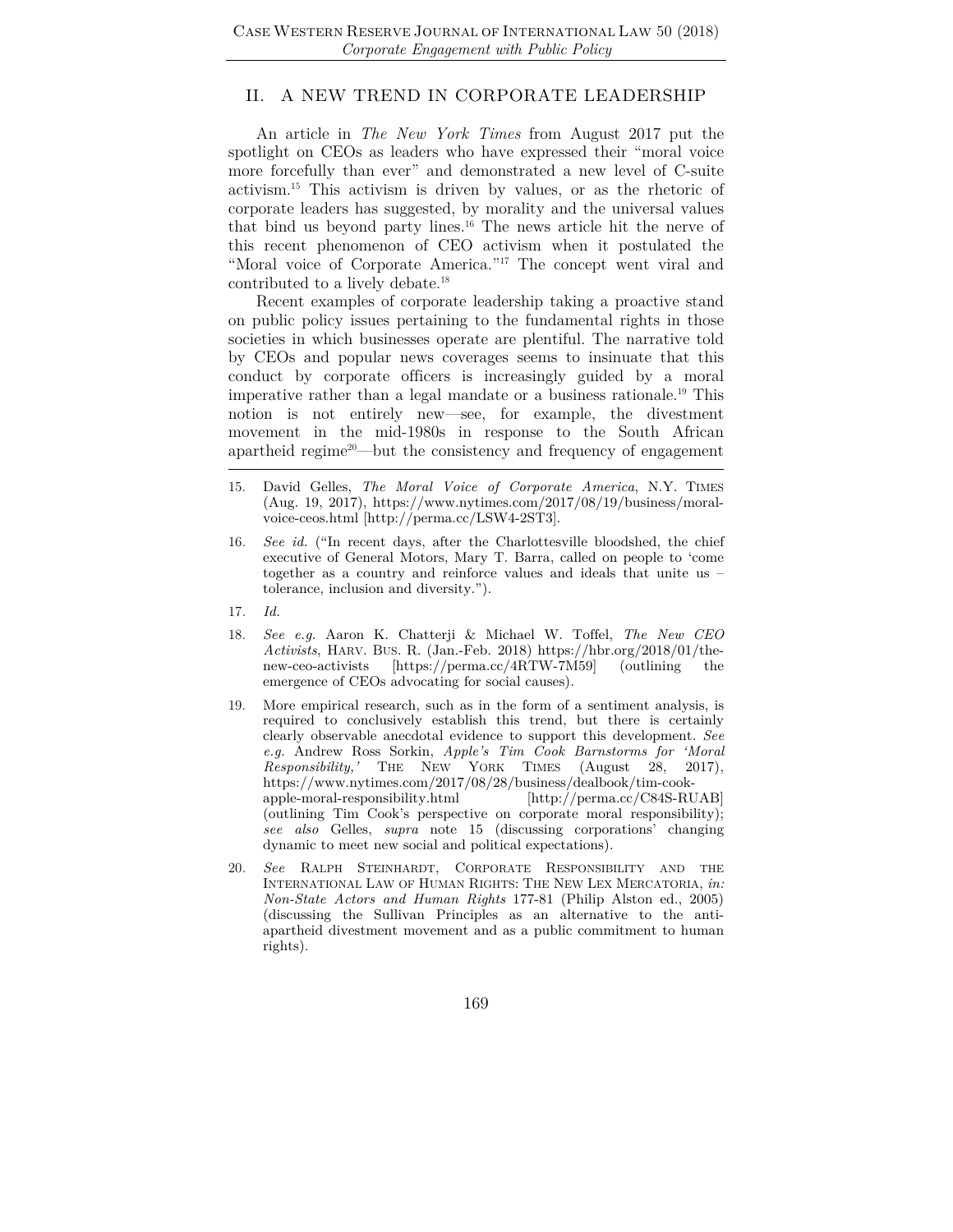across the political spectrum as well as across industry sectors, has undeniably established an emerging pattern of corporate responsibility with important practical and normative implications.

There are many ways how this proactive corporate engagement on public policy issues has been described, as a form of corporate advocacy, political CSR, or as a "counter-attack" standing up against government overreach and failures.21 No matter what the normative framing, in essence, they all describe a new reality where business speaks truth to power on public policy of topical prominence in society.

Already in 2014, a survey showed that 83% of corporate executives agree that human rights are a matter for business as well as governments.22 A recent global survey across all demographics finds that "[n]early 7 in 10 respondents say that building trust is the No. 1 job of CEOs, ahead of high-quality products and services."23 The public sentiment is evidently shifting, and corporate executives have increasingly put this realization into action. There has been an emerging pattern of CEO's and other top corporate executives speaking out on timely topics and using their public notoriety to take a stand on issues not directly related to their business.<sup>24</sup> It is a new path to leadership born out of widening governance gaps in many prominent areas of public policy, which concerns not only their

- 21*. See* Florian Wettstein & Dorothea Baur, *'Why Should We Care about Marriage Equality?'': Political Advocacy as a Part of Corporate Responsibility*, 138 J. BUS. ETHICS 199, 200 (2016) (analyzing types of corporate political involvement, denoting it as corporate political advocacy); *see also* David Scheffer & Caroline Kaeb, *The Five Levels of CSR Compliance: The Resiliency of Corporate Liability under the Alien Tort Statute and the Case for a Counterattack Strategy in Compliance Theory*, 29 BERKELEY J. INT'L L. 334, 335 (2011) (discussing the different levels of corporate social responsibility ("CSR) compliance, including a proactive approach to advance CSR objectives); *see also*  Andreas Georg Scherer et al., *Managing for Political Corporate Social Responsibility: New Challenges and Directions for PCSR 2.0*, 53 J. MGMT STUD. 273, 273 (2016) (outlining a new approach to political corporate social responsibility).
- 22. THE ROAD FROM PRINCIPLES TO PRACTICE: TODAY'S CHALLENGES FOR BUSINESS IN RESPECTING HUMAN RIGHTS, THE ECONOMIST INTELLIGENCE UNIT 10 (2015) http://weisermazars.com/pdfs/Mazars%20&%20EIU% 20global%20report%20on%20Human%20Rights%20and%20Business\_Ma rch%202015.pdf [https://perma.cc/J8DL-87KZ].
- 23. Richard Edelman, *The Battle for Truth*, EDELMAN.COM, (Jan. 21, 2018) https://www.edelman.com/post/the-battle-for-truth [https://perma.cc/WZ63-Z858].
- 24. Marc Filippino, *Why CEOs are Becoming Activists,* PUB. RADIO INT'L (Feb. 5, 2018), https://www.pri.org/stories/2018-02-05/why-ceos-arebecoming-activists [http://perma.cc/S9YJ-2G4L] (discussing why CEOs are becoming more socially active).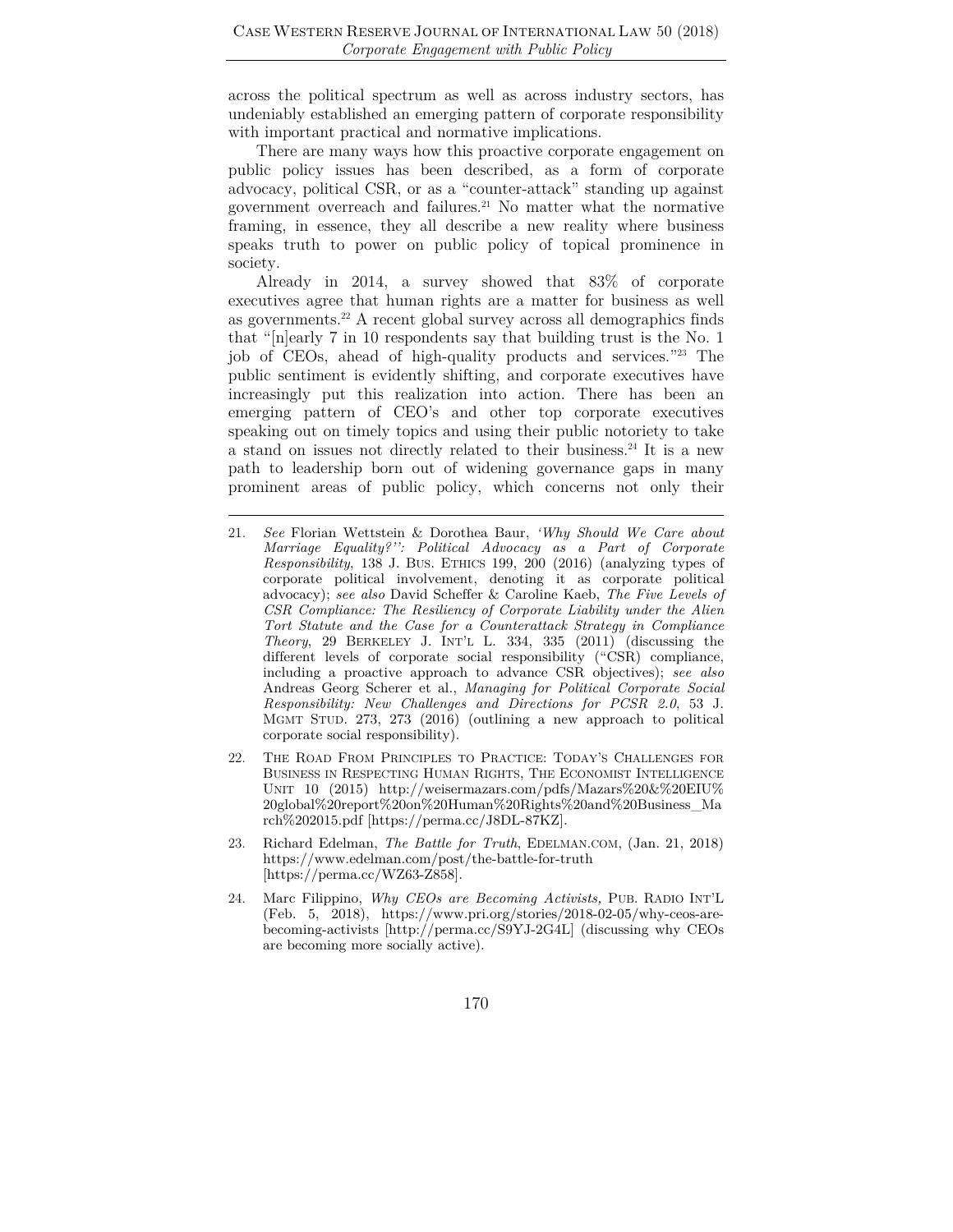customers and employees, but all of us as citizens and as members of society.25

Examples of CEOs standing up for universal values and fundamental rights include corporate responses to the U.S. President's controversial immigration policies. For instance, one prominent example was Starbuck's commitment to hire 10,000 refugees following the President's executive order indefinitely halting the admission of refuges from Syria as well as temporarily suspending the U.S. Refugee Admissions Program and temporarily barring people from seven Muslim-majority countries to enter the United States while a review would be conducted.<sup>26</sup> There also were strong reactions by Silicon Valley leaders, including Netflix's CEO calling the actions "so un-American it pains us all" while many others from the ICT industry echoed these concerns.<sup>27</sup> Furthermore, over 400 CEOs, including Mark Zuckerberg, signed a letter asking the President and U.S. Congress to save DACA.28 Most recently, business leaders spoke out against the U.S. policy to separate families at the U.S. border; several major airlines asked the government not to use their flights to transport migrant children who were separated from their parents.<sup>29</sup>

- 25*. See* Frank Bruni, *Corporations Will Inherit the Earth,* N.Y. TIMES (Feb. 10, 2018), https://www.nytimes.com/2018/02/10/opinion/sunday/ corporations-will-inherit-the-earth.html [https://perma.cc/2YYL-XYZV] (advocating for corporations to "pick up the slack" of the government in terms of innovation and social policy).
- 26*. See* Ed O'Keefe, David Weigel, *'Deeply concerned': Corporate America responds to Trump's immigration ban*, WASH. POST (January 30, 2017), https://www.washingtonpost.com/news/on-leadership/wp/2017/01/30/ deeply-concerned-corporate-america-responds-to-trumps-travelban/?utm\_term=.49392f20dd1d [https://perma.cc/54N4-RYXC] (detailing corporations that opposed the travel ban); *see also* Tory Newmyer, et al., *23 Huge Companies That Have Responded to President Trump's Immigration Ban*, FORTUNE (January 31, 2017) http://fortune.com/2017/01/31/donald-trump-immigration-banresponses/ [https://perma.cc/8MTK-QN6P] (outlining responses of major corporations to the President's immigration ban.).
- 27. David Streitfeld et al., *Silicon Valley's Ambivalence Toward Trump Turns to Anger*, THE N.Y. TIMES (January 29, 2017), https://www.nytimes.com/2017/01/29/technology/silicon-valleysambivalence-toward-trump-turns-to-anger.html [https://perma.cc/FHN9-HLN9].
- 28*. See Open Letters from Leaders of American Indus. to Congress*, https://www.businessleadersdreamletter.com/ [https://perma.cc/49PB-KJLQ] (last visited Mar. 19, 2018) (featuring an open letter calling on Congress to pass the Dream Act or similar legislation and listing the entrepreneurs' and business leaders' signatories).
- 29*. See* Monica Rodriguez, *Business Leaders Denounce Family Separations at Border*, FORTUNE (June 19, 2018), http://fortune.com/2018/06/19/business-leaders-respond-to-familyseparations/ [https://perma.cc/EYR4-U59J]; *see also* Cleve R. Wootson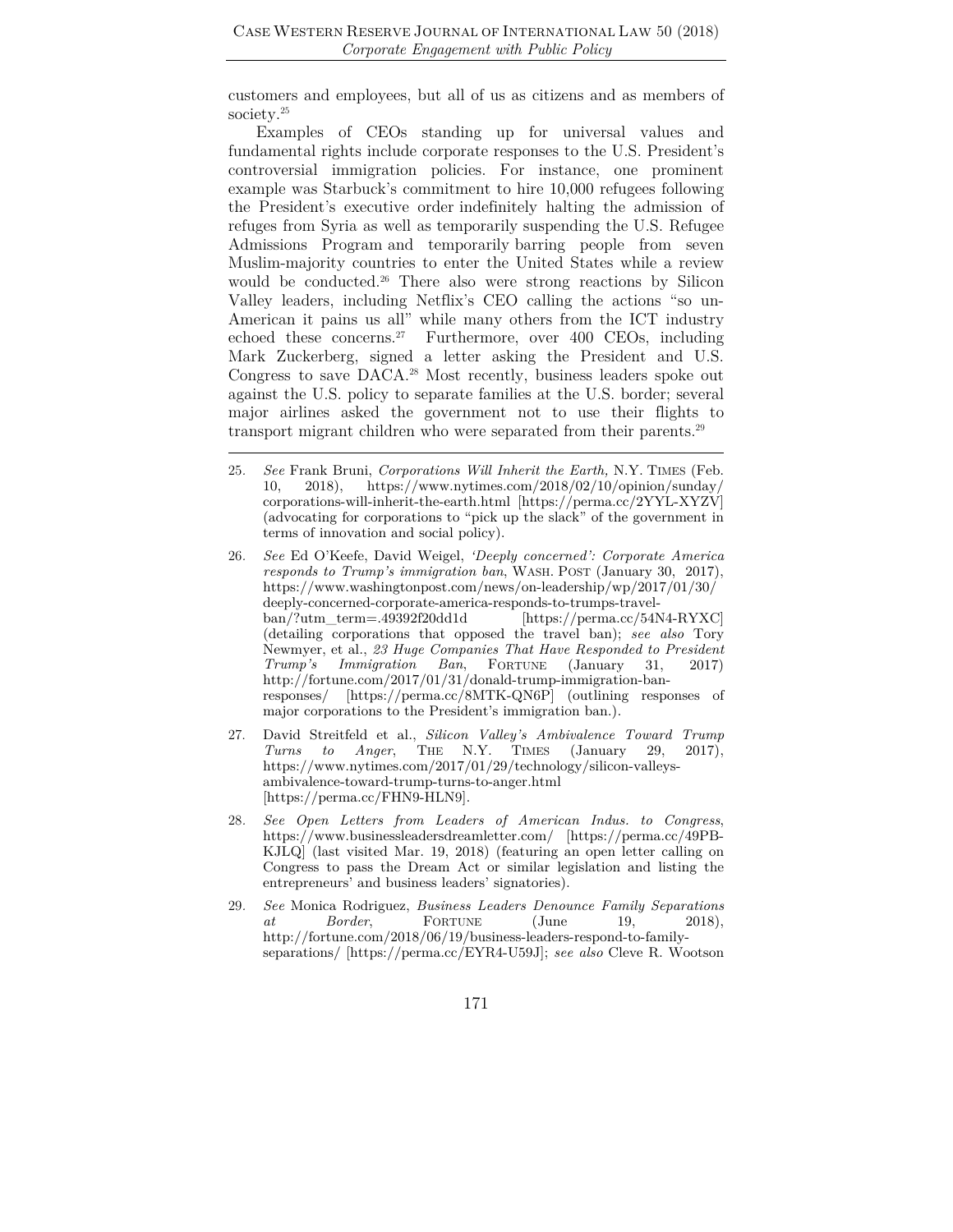In addition, a number of major companies pulled out investments in states with discriminatory LGBTI legislation, such as North Carolina and Mississippi.30 Factors like a state's performance on LGBTI rights can be a decisive factor in securing investment from major out-of-state companies, such as Amazon, which launched a public bidding process to identify a city to serve as the home for its second headquarters.<sup>31</sup> With its CEO, Jeff Bezos, being very outspoken about his support for marriage equality, the tech giant has become the fulcrum of the LGBTI movement.<sup>32</sup> An advocacy campaign has urged the company to forego cities for its second headquarters in states which do not have anti-discrimination laws

Jr., *Airlines demand feds stop using their flights to transport migrant children separated from parents*, THE WASHINGTON POST (June 20, 2018), https://www.washingtonpost.com/news/dr-gridlock/wp/2018/06/ 20/airlines-demand-feds-stop-using-their-flights-to-transport-migrantchildren-separated-from-parents/?utm\_term=.6790b8870cfe [https://perma.cc/T3B8-BW8X].

- 30*. See* Katz & Eckholm, *Anti-Gay Laws Bring Backlash in Mississippi and North Carolina*, The New York Times (April 5, 2016)*,*  https://www.nytimes.com/2016/04/06/us/gay-rights-mississippi-northcarolina.html; *see also* Edward Helmore & Matt Kessler, *Leading businesses take stand against states' new anti-LGBT laws*, THE GUARDIAN (Apr. 10, 2016), https://www.theguardian.com/world/2016/ apr/10/business-protest-anti-lgbt-laws-mississippi-northcarolina [https://perma.cc/MRU8-6XAX] (reporting on corporations which voiced opposition against discriminatory legislation in North Carolina and Mississippi).
- 31*. See* Jill Disis, *The controversy that could hold back some Amazon HQ2 contenders*, CNN MONEY (Nov. 7, 2017), http://money.cnn.com/2017/ 11/07/technology/business/amazon-hq2-state-laws/index.html [https://perma.cc/V5DZ-VVNP] (outlining how states passing discriminatory legislation could affect contention for Amazon's next headquarter); *see also* Laura Stevens, *Amazon Says 238 Places Want to Host Its New Headquarters*, THE WALL ST. J. (Oct. 23, 2017), https://www.wsj.com/articles/amazon-says-238-places-want-to-host-itsnew-headquarters-1508772669 [http://perma.cc/KGL5-HWGN] (reporting that Amazon received 238 bids from cities and regions across the United States—with proposals from states, provinces, districts and territories—to host Amazon's new headquarters).
- 32*. See e.g* Nick Wingfield & Nellie Bowles, *Jeff Bezos, Mr. Amazon, Steps Out*, THE N.Y. TIMES (Jan. 12, 2018), https://www.nytimes.com/2018/01/12/technology/jeff-bezosamazon.html [https://perma.cc/EX37-PBZJ] (detailing how CEO Jeff Bezos is starting to emerge into the spotlight on the issues of marriage equality and beyond); *see also* Amanda Holpuch, *Amazon CEO Jeff Bezos pledges \$2.5m to same-sex marriage in Washington*, THE GUARDIAN (July 27, 2012), https://www.theguardian.com/world/usnews-blog/2012/jul/27/amazon-bezos-gay-marriage-washington [https://perma.cc/NZX2-YNLE] (detailing Amazon founder and CEO Jeff Bezos' large donation to campaign for same-sex marriage).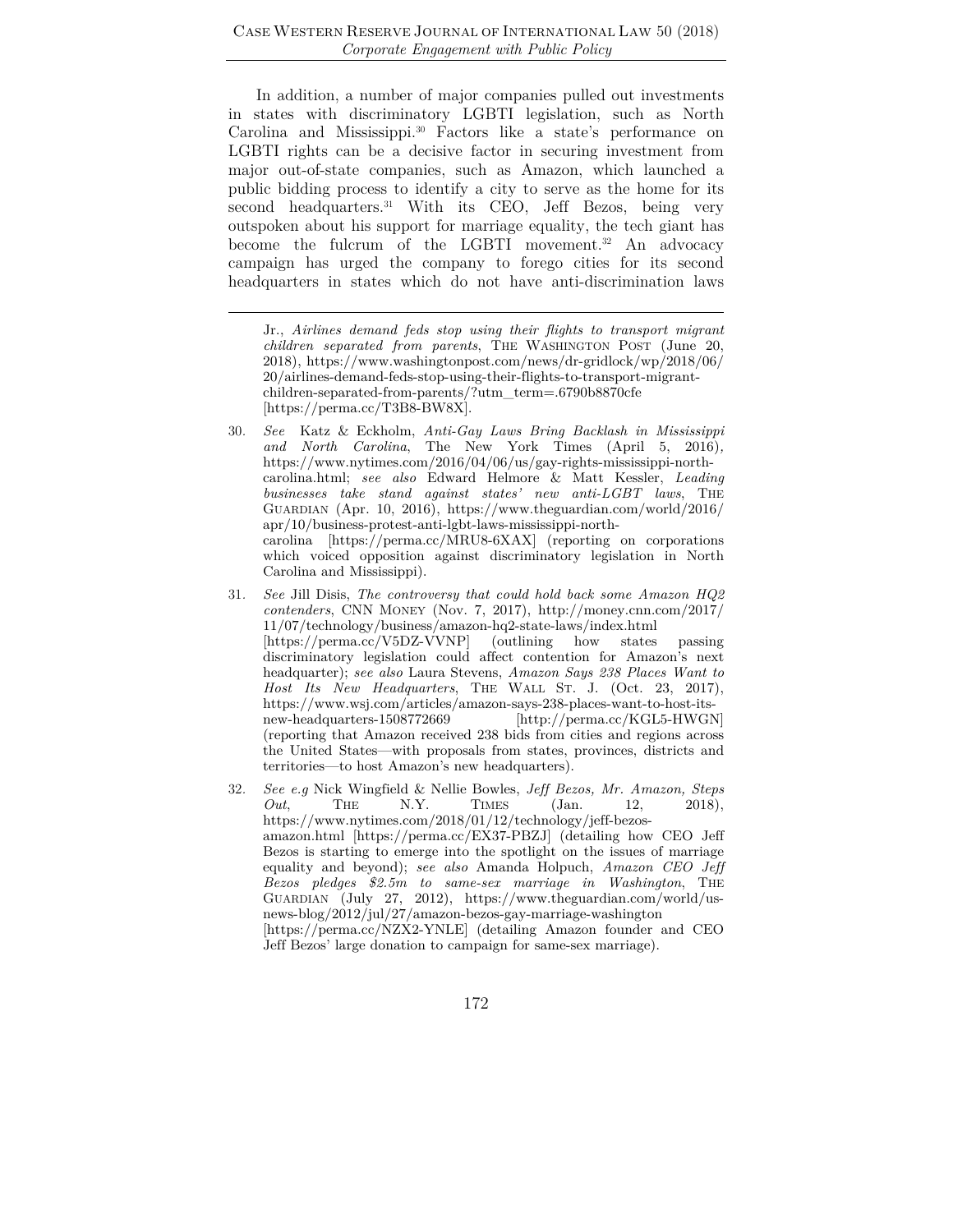that would protect against discrimination based on sexual orientation and gender identity.<sup>33</sup> Companies and their executives have increasingly become advocates for fundamental rights, as demonstrated prominently in the case of *Evans v. Georgia Regional*<sup>34</sup> in which 76 major corporations (including American Airlines, Starbucks, Deutsche Bank, Google, Apple, Uber, and Facebook to name a few) submitted an amicus brief urging the U.S. Supreme Court to hear the case and recognize that federal anti-discriminations laws also include the prohibition of discrimination based on sexual orientation.35 The "moral voice of corporations" has reverberated loud and clear through the halls of policy making.36 Over 140 CEOs and business leaders (including from Facebook, Bank of America, and Apple) signed an open letter to the North Carolina governor to protest the discriminatory law against transgender people, for example, by denying them access to bathrooms and other facilities consistent with their gender identity.37

In regards to environmental policy, 365 companies and major investors collectively signed a plea to the American President not to abandon the Paris Climate Accord and reaffirmed their commitment to reducing their carbon footprint regardless of the steps taken by the

- 34. Petition for a Writ of Certiorari, Evans v. Georgia Regional Hospital, 850 F. 3d 1248 (11th Cir. 2017) (No. 17-370).
- 35*. See* Allison Turner, *Seventy-Six Companies Sign Brief Supporting Lesbian Worker in Evans v. Georgia Regional Hospital* (Oct. 11, 2017), https://www.hrc.org/blog/76-companies-sign-brief-supporting-lesbianworker-in-evans-v-georgia-case [https://perma.cc/4CTT-ZAMP] (listing the businesses that have joined to file a brief in support of lesbian workers); *see also* Motion for Leave to File Brief as Amici Curiae and Brief of 76 Businesses and Organizations as Amici Curiae in Support of Petitioner, Evans v. Georgia Regional Hospital, 850 F. 3d 1248 (11th Cir. 2017) (No. 17-370) (the brief filed by the 76 businesses that share an interest in ending discrimination in the workplace).
- 36. Gelles, *supra* note 15.
- 37. Open Letter from Human Rights Campaign & Equal. N.C. to Governor McCrory, available at https://assets2.hrc.org/files/assets/resources/ NC\_CEO\_Letter\_(3).pdf?\_ga=2.104848135.60563488.1518762386- 1509828135.1518762386 [https://perma.cc/2B5M-SVMJ].

<sup>33</sup>*. See* Reid Wilson, *Gay rights groups pressure Amazon over HQ2 location*, THE HILL (Feb. 7, 2018), http://thehill.com/homenews/statewatch/372647-gay-rights-groups-pressure-amazon-over-hq2-location [https://perma.cc/3T8W-VZ2M] (discussing how certain gay advocacy groups are pressuring Amazon to drop certain locations over anti-gay legislation); *see also* NO GAY? NO WAY!, https://nogaynoway.com/ [https://perma.cc/Z4RN-EKU5] (last visited Mar. 11, 2018) (questioning why Amazon would consider locating its HQ2 in a state that does not protect LGBT people or their families).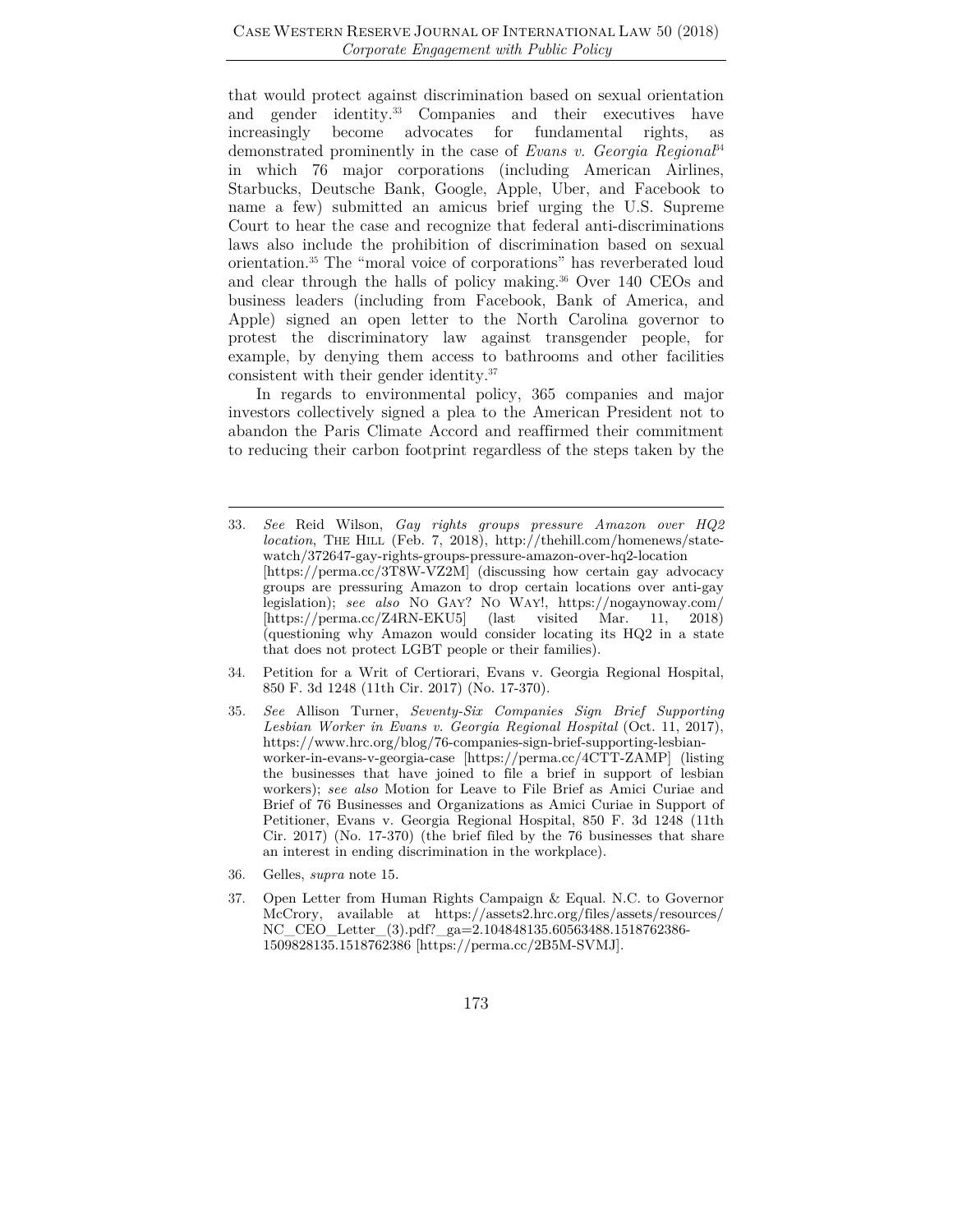administration.38 Patagonia and other outdoor retailer openly opposed the limitations of national monuments by the U.S. President in Utah by posting on its website a full-screen pronouncement with white letters on a black background: "The President Stole Your Land."39

There has also been significant corporate response to racial unrest and the rise of the so-called "Alt-Right" movement in the United States.40 It appears the litmus test was the violence in Charlottesville and the President's remarks blaming "many sides" and thus equating neo-Nazis with those protesting them. CEOs of major corporations, such as Merck, Intel UnderArmour, IBM, General Motors, among others, made public statements of intolerance for racism and resigned from the president's prestigious advisory councils in protest.<sup>41</sup> Furthermore, in response to allegations of police brutality against African-Americans, some NFL players and owners started a movement of kneeling or locking arms together—as well as making

- 40*. See* Jena McGregor & Damian Paletta, *Trump's business advisory councils disband as CEOs abandon president over Charlottesville views*, THE WASH. POST (Aug. 16, 2017), https://www.washingtonpost.com/ news/on-leadership/wp/2017/08/16/after-wave-of-ceo-departures-trumpends-business-and-manufacturing-councils/?utm\_term=.52ca19a33c4b [https://perma.cc/P7XB-JNRP] (detailing why the President's business advisory councils, namely the —the Strategy & Policy Forum and the Manufacturing Council—disbanded).
- 41*. See id.* ("Merck chief executive Ken Frazier, one of the few African Americans represented among the business leaders advising Trump, was the first to resign from the manufacturing council."); *see also What Executives Rebuking Trump's Response to Charlottesville are saying*, THE N.Y. TIMES (Aug. 16, 2017), https://www.nytimes.com/2017/ 08/16/business/ceo-statements-trump.html [https://perma.cc/AY6X-LWS9] (discussing what executives said about the President's response to Charlottesville).

<sup>38</sup>*. See* Hiroko Tabuchi, *U.S. Companies to Trump: Don't Abandon Global Climate Deal*, THE N.Y. TIMES (Nov. 16, 2016), https://www.nytimes.com/2016/11/17/business/energy-environment/uscompanies-to-trump-dont-abandon-global-climatedeal.html?mtrref=undefined&gwh=E24A99A1A1ED8CD72DC77518CA BB5CE8&gwt=pay [https://perma.cc/Z8UB-6R9R] (describing the 365 companies and major investors that pleaded to President-Elect Trump, President Obama, and members of Congress that they leave in place low-emissions policies).

<sup>39.</sup> Travis M. Andrews, '*The President Stole Your Land': Patagonia, REI blast Trump on national monument rollbacks*, THE WASH. POST (Dec. 5, 2017), https://www.washingtonpost.com/news/morning-mix/wp/2017/ 12/05/the-president-stole-your-land-patagonia-rei-blast-trump-onnational-monument-rollbacks/?utm\_term=.a5a4de23487e [https://perma.cc/8L2E-C723].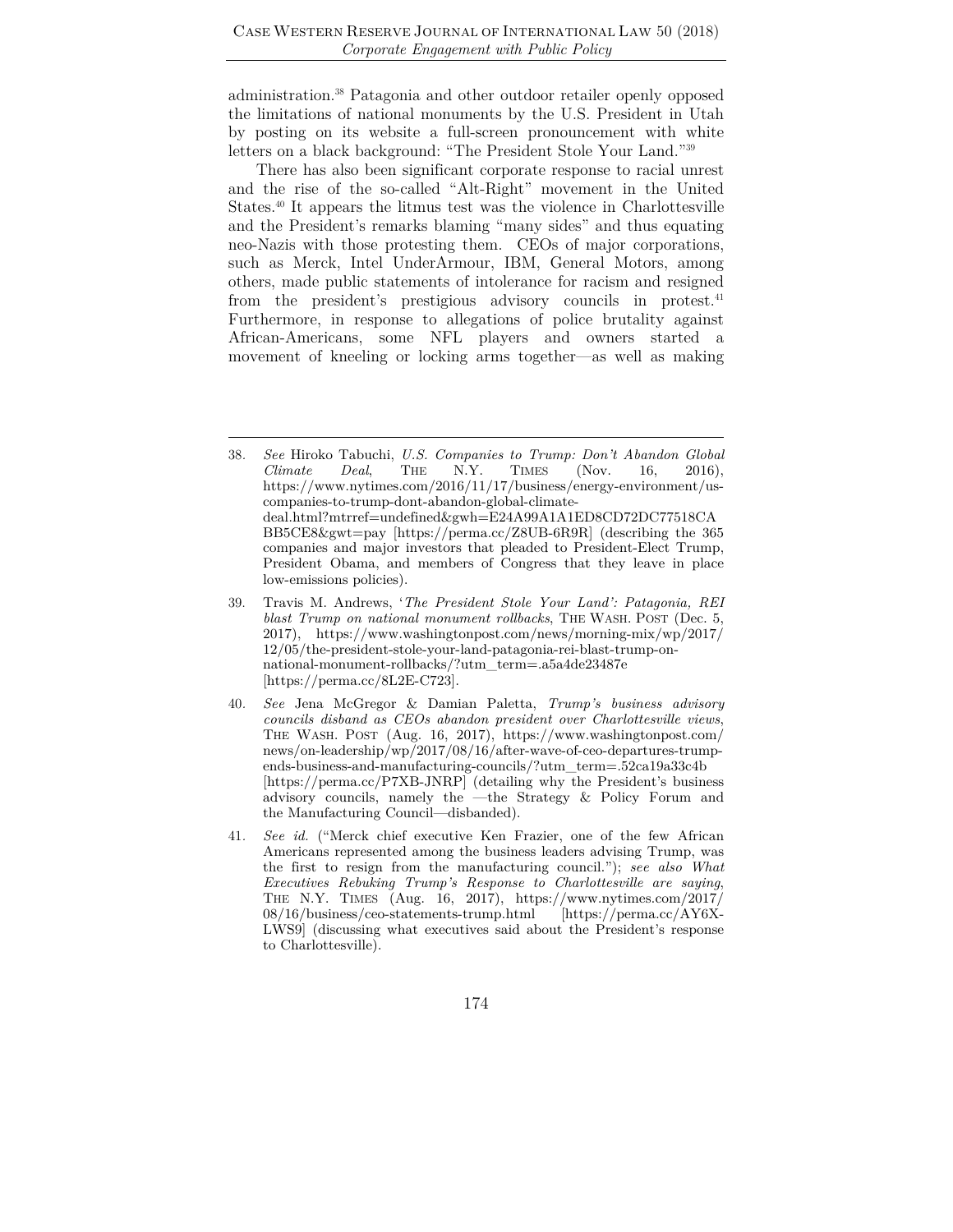public statements—in solidarity with the victims during the playing of the national anthem during professional football games.<sup>42</sup>

Recently, in the wake of several accounts of sexual assault by Harvey Weinstein, major corporations such as Apple, ended their collaborations with the Weinstein Company.43 The Weinstein scandal gave rise to the "Time's Up" movement spearheaded by 300 prominent women leaders and entrepreneurs in the entertainment industry as an effort to bring "change from women in entertainment for women everywhere" across industries by addressing systemic gender inequality and injustice in the workplace through relevant legislative action and a drive to gender-parity in the industry.44 More than \$19 million was raised for a legal defense fund (providing subsidized legal support to victims) by more than 19,000 donors in one month making it one of the most successful crowdsourcing efforts on the popular platform.45We see a similar trend in Europe, where 36 German companies joined together in the "We Together" initiative to

- 43*. See* Don Reisinger, *Apple Said to Pull Plug on The Weinstein Company Elvis Deal*, FORTUNE (Oct. 10, 2017), http://fortune.com/2017/10/10/ apple-the-weinstein-company-elvis/ [https://perma.cc/VVX9-HSBF] (describing Apple's decision to stop pursuing the development of an Elvis biopic series with The Weinstein Company).
- 44*. See e.g.* TIME'S UP, https://www.timesupnow.com/#ourmission-anchor [https://perma.cc/2ASQ-SD9M] (last visited Mar. 11, 2018) (detailing the "Time's Up" movement and its goals).
- 45*. See* Bloomberg Law, *Hundreds of Attorneys Join Time's Up Legal Defense Fund*, KAPLAN & COMPANY, LLP (Jan. 31, 2018), https://www.kaplanandcompany.com/newsroom/hundreds-attorneysjoin-time%E2%80%99s-legal-defense-fund [https://perma.cc/35L7-52K5] (detailing lawyers who donated free consultations to victims of sexual harassment); s*ee also* Cara Buckley, *Powerful Hollywood Women Unveil Anti-Harassment Action Plan*, THE N.Y. TIMES (Jan. 1, 2018), https://www.nytimes.com/2018/01/01/movies/times-up-hollywoodwomen-sexual-harassment.html?mtrref=undefined&gwh= 9D52E8799D882897F2FE69C9CE532562&gwt=pay [https://perma.cc/RB7L-F5VH].

<sup>42</sup>*. See* Euan McKirdy, *NFL players, owners come together to denounce Trump's anti-protest rant*, CNN POLITICS (Sep. 25, 2017), https://edition.cnn.com/2017/09/25/politics/nfl-protestsweekend/index.html [https://perma.cc/U5A6-6GEA] (reporting how members of the NFL are protesting social and racial injustice especially with regard to police brutality); *see also* Julie Hirschfeld Davis, *Trump Calls for Boycott if N.F.L. Doesn't Crack Down on Anthem Protests*, N.Y. TIMES (Sep. 24, 2017), https://www.nytimes.com/2017/09/24/ us/politics/trump-calls-for-boycott-if-nfl-doesnt-crack-down-on-anthemprotests.html?mtrref=undefined&gwh=9698BFF7035E4A4A99946AE1F 95949AA&gwt=pay [https://perma.cc/3SPP-NZK8] (illustrating the President's response to the kneeling of NFL players in protest during the national anthem).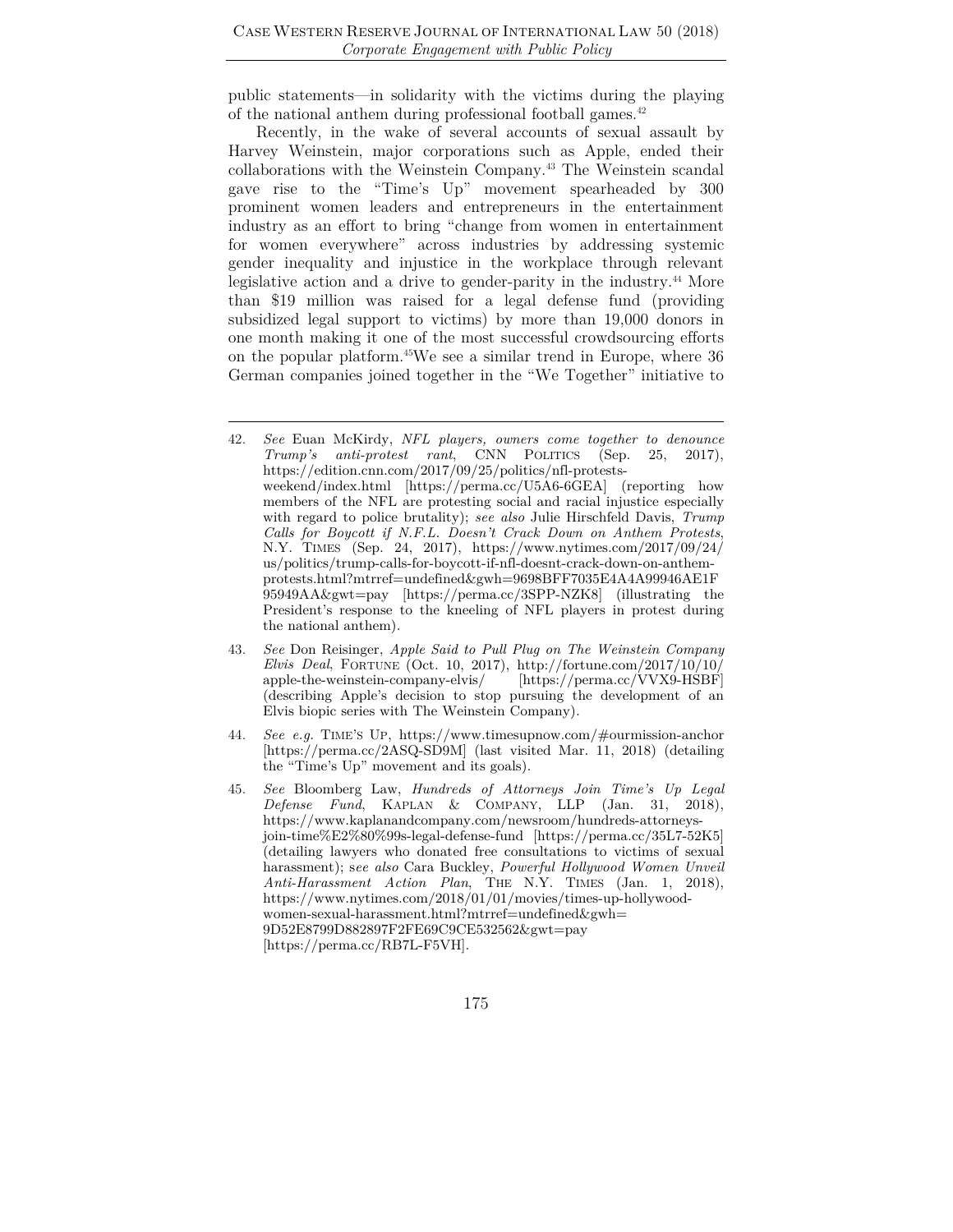promote the integration of refugees.46 Also, it is not just CEOs and Csuite executives taking a stand, but also shareholders. For example, Exxon experienced numerous shareholder resolutions in recent years urging management to address realties of climate change in its operations and investments.47 In May 2017, shareholders eventually passed a resolution with 62.3 percent of shareholder support to instruct Exxon to report on its measures to keep climate change to 2 degrees C.48

Corporate leaders—and occasionally their shareholders— are increasingly taking on a role as agents of social change and as outspoken advocates on human rights. Granted, the motivations for doing so are complex, including strong reputational considerations with very tangible business implications and a more in-depth inquiry into specific drivers and motifs behind this emerging pattern of corporate leadership is merited. Yet, it is a reality that corporate leadership has evolved in how it intersects and engages with public policy, which has important normative implications and calls for operational guidance for companies on how to navigate this newly self-proclaimed mandate. Whether this constitutes a new lasting trend remains to be seen but it certainly is an observable pattern of corporate behavior in recent times. All of which begs the question, are we dealing with a primarily American phenomenon here? It is undeniable that the majority examples of corporate public policy engagement involve U.S. companies. One reason could be the current stark ideological divide and increasing governance gaps.49 Also, the

- 47*. See* John Schwartz, *Climate Change Activists Either Prod Exxon Mobil or Dump It*, NEW YORK TIMES (May 25, 2016), https://www.nytimes.com/ 2016/05/26/science/exxon-mobil-annualmeeting.html?emc=eta1 (detailing efforts of shareholder activism at ExxonMobil).
- 48. Ed Crooks, *ExxonMobil bows to shareholder pressure on climate reporting*, FIN. TIMES (Dec. 11, 2017), https://www.ft.com/content/ 8bd1f73a-dedf-11e7-a8a4-0a1e63a52f9c [https://perma.cc/WD7Z-GG4C] ("ExxonMobil… will start publishing reports on the possible impact of climate policies on its business, bowing to investor demands for improved disclosure of the risks it faces.").
- 49*. See, e.g.* Jeffrey Sonnenfeld, *Commentary: Post-Parkland Courage: Why CEOs Aren't Mything the Moment*, FORTUNE (Feb. 27, 2018), http://fortune.com/2018/02/27/parkland-florida-school-shootingbusiness-leaders/ [https://perma.cc/EBN5-NTEM] (noting that "…ad-

<sup>46</sup>*. See* Patrick McGee, *German billionaire rallies business to migrant cause*, FINANCIAL TIMES (Jan. 8, 2017), https://www.ft.com/content/ 4264220e-c78d-11e6-9043-7e34c07b46ef [https://perma.cc/5H2K-7VHS] (describing the German "We Together" movement); *see also "Wetogether" ("Wir-Zusammen – Integrations-Initiativen der deutschen Wirtschaft)* [Initiatives for Integration by German businesses] WIRTSCHAFT ZUSAMMEN, http://www.wir-zusammen.de/home [https://perma.cc/7XDA-YA6X].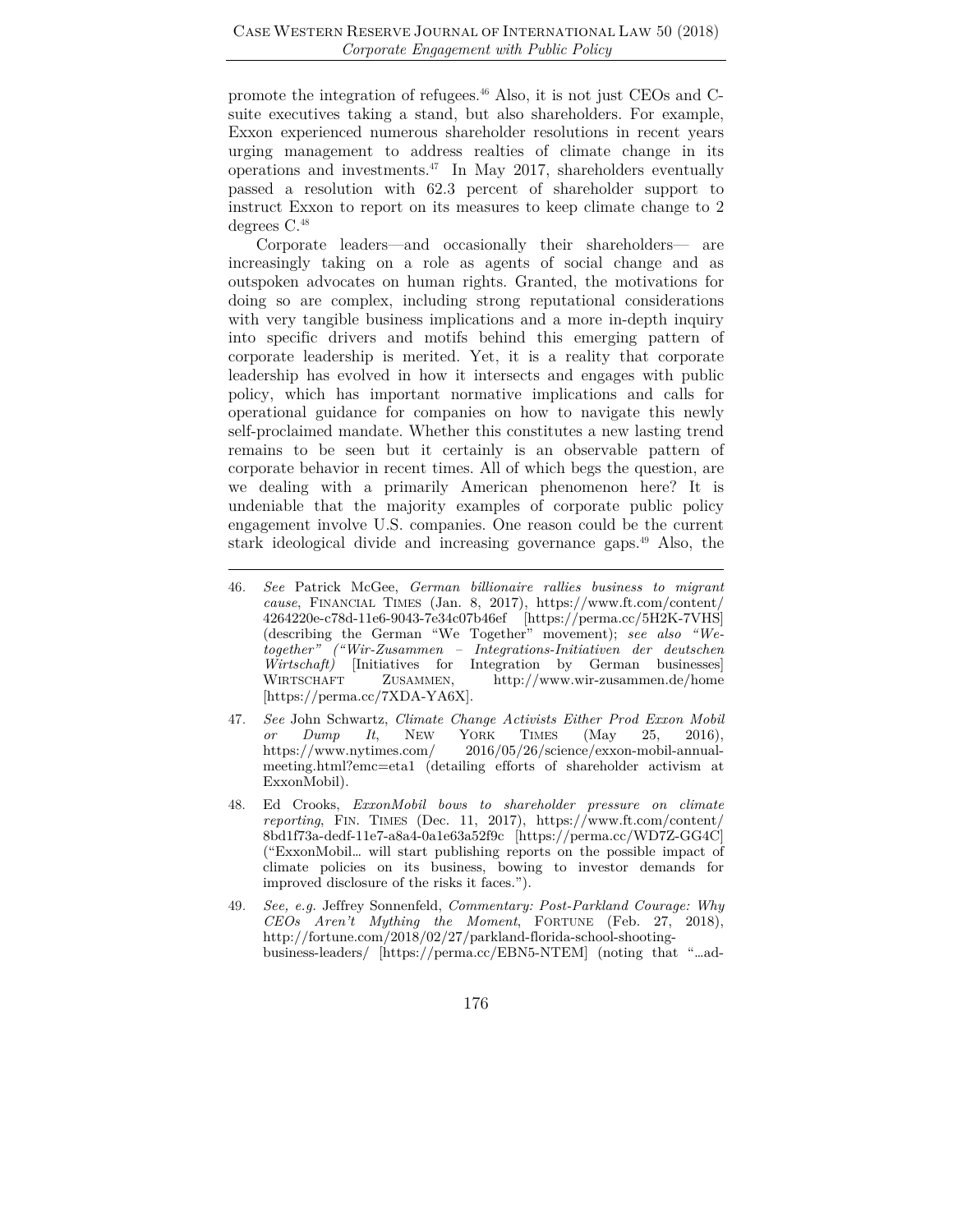notion of corporate responsibility is different in the United States and Europe and that difference might offer some insight into how companies discharge their responsibilities towards society. While corporate responsibility in Europe is stirred to a large extent by regulatory mandates, it is far more investor-based and business-driven in an American context.50 Yet, it is important to note that European companies have engaged proactively on challenges relating to the Syrian refugee crisis as one of the most severe humanitarian crisis of our times.51 The future will tell whether this display of corporate morality will persist as a regional or global pattern or whether this is simply the function of a very specific moment in time.

#### III. GOVERNANCE GAPS

These examples of corporate advocacy do not occur in a vacuum. There have been glaring governance gaps in capitals around the world on pressing societal challenges, which show no sign of narrowing any time soon. Tim Cook, CEO of Apple, has emphasized the significance of this reality for a more proactive corporate stance on public policy and human rights issues.<sup>52</sup> He speaks to " $[t]$ he reality...that government, for a long period of time has for whatever set of reasons become less functional and isn't working at the speed that it once was."<sup>53</sup> He continues with the self-proclaimed mandate for business:

hoc actions by individual CEOs filled the void left by politicians and trade associations").

- 50*. See* Dirk Matten & Jeremy Moon, '*Implicit' and 'Explicit' CSR: A Conceptual Framework for a Comparative Understanding of Corporate Social Responsibility*, 33 ACADEMY OF MANAGEMENT REVIEW 404, 407- 08 (2008) (delineating Corporate Social Responsibility in Europe and the United States and arguing that American businesses' reliance on the stock market requires them to provide "a high degree of transparency and accountability to investors").
- 51*. See, e.g. Why German Business Supports, Trains and Hires Syrian Refugees*, Cold Call Podcast, HARV. BUS. SCH. (Apr. 6, 2017), https://hbswk.hbs.edu/item/why-german-business-supports-trains-andhires-syrian-refugees [https://perma.cc/YW7V-RTZX] (German businesses have integrated Syrian refugees into the workforce through apprenticeship programs—investing in training that supports the "wellbeing of the entire industry" and the long-term professional future of the workers.).
- 52*. See, e.g.* Andrew Ross Sorkin, *Apple's Tim Cook Barnstorms for 'Moral Responsibility'*, The N. Y. TIMES (Aug. 28, 2017), https://www.nytimes.com/2017/08/28/business/dealbook/tim-cookapple-moral-responsibility.html [https://perma.cc/UM9W-FAM6] (stating that businesses have a "moral responsibility…to contribute to this country and to contribute to other countries that we do business in").
- 53*. Id*.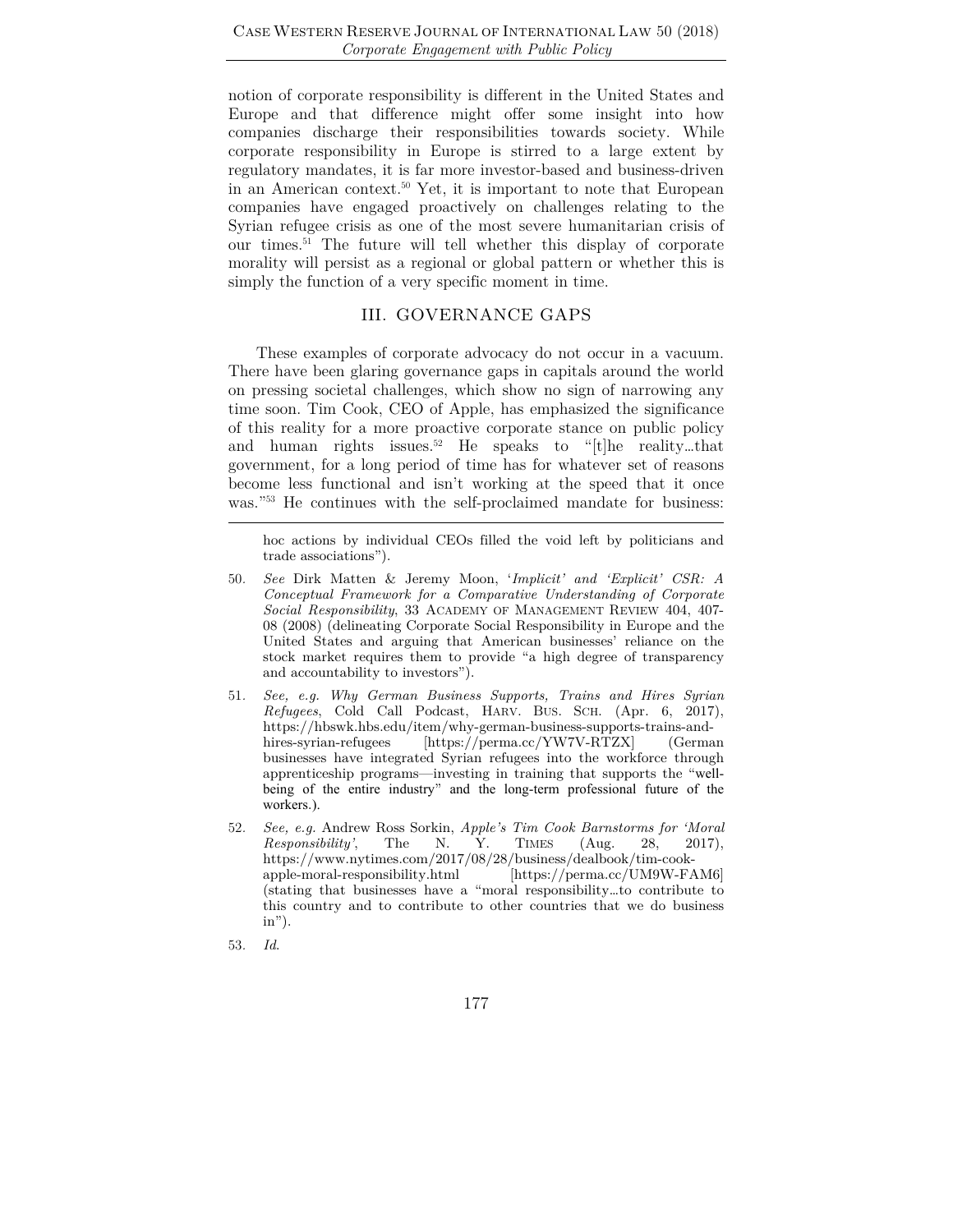"[S]o it does fall, I think, not just on business but on all other areas of society to step up."54

The Edelman trust barometer, an often-consulted source tracking the state of trust globally across all sectors of society for 18 years, has empirically confirmed this development.<sup>55</sup> Through the collection of survey data in 28 countries, this trust study finds for the year 2017 that the growing governance gaps, failures of governments, and gridlocks of legislatures on both sides of the Atlantic have led to a steep decline in trust in the system and its institutions, namely government, media, NGOs, business.56

While trust in government presents itself to be at an all-time low, trust in business is found to be slightly higher, yet it is considered to be "on the brink of distrust."57 According to experts, "business is on notice" with the stakes being high for business as are the public "expectations that it will act."58 Business is looked to as the "last retaining wall," which injects an expanded set of non-financial factors into business strategy and decision making.59 This presents business with an opportunity to play an active role in addressing pressing issues confronting society, but it also establishes a newly defined responsibility against which business will be judged. Public expectations confer a greater responsibility on corporations to act boldly, stand up, and speak out on behalf of public values and fundamental rights as the bedrock of democracy. This inadvertently blurs the boundaries between the public and private sector, which raises questions about the legitimacy, reasonable limitations, and form of corporate engagement or non-engagement on public policy priorities. People's distrust across all institutions in society remains largely unchanged in 2018, according to the most current crosscountry survey.<sup>60</sup>

#### IV. An Expanded Corporate Responsibility Paradigm

The broader question pertains to how this new form of corporate leadership fits in with the corporate social responsibility doctrine of recent decades. Corporate responsibility has manifested itself as a spectrum of different efforts and commitments ranging from traditional corporate philanthropy to a more strategic notion in the

60. 2018 EDELMAN TRUST BAROMETER (Edelman, 2018).

<sup>54</sup>*. Id*

<sup>55.</sup> 2017 EDELMAN TRUST BAROMETER (Edelman, 2017).

<sup>56</sup>*. Id*. at 10.

<sup>57</sup>*. Id*. at 15.

<sup>58</sup>*. Id*. at 37.

<sup>59</sup>*. Id*. at 43.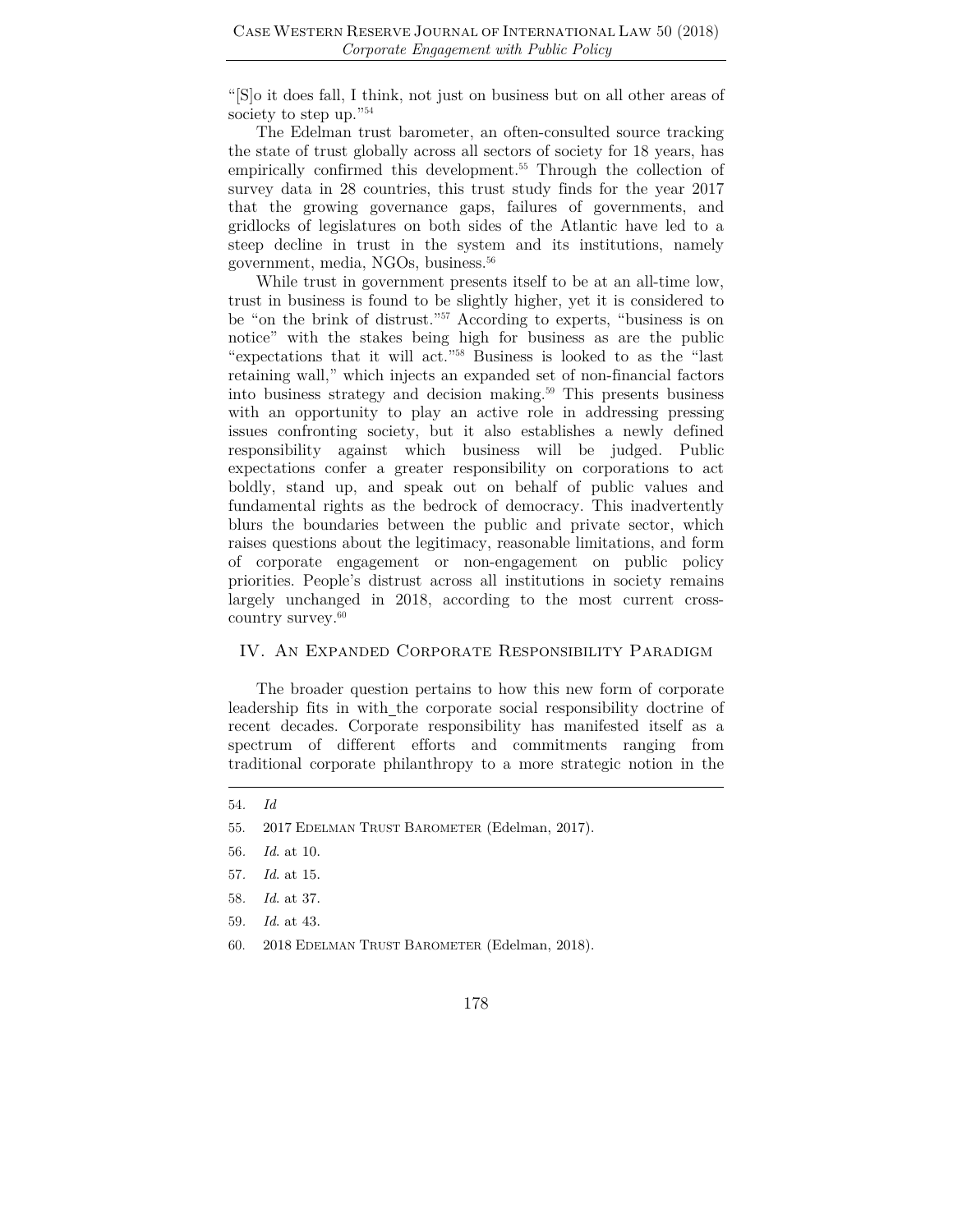form of social innovation and ultimately social enterprise generating shared value for business and society alike.<sup>61</sup> Due diligence processes and compliance have been considered an indispensable central requirement for companies to discharge their responsibility to respect human rights and "do no harm" under the U.N. Business and Human Rights Framework ("U.N. Framework").<sup>62</sup> While the proactive public policy engagement on the part of companies builds upon this pillar 2 of the U.N. Framework and the corporate responsibility to respect human rights thereunder, it adds an additional dimension, which further reinforces Guiding Principle 11.<sup>63</sup> As such it clearly goes beyond the expectation of not inflicting harm; rather, it makes corporations agents for social good. This has normative implications under the U.N. Framework as well as domestic corporate laws.<sup>64</sup>

Traditionally, corporations and their C-suite executives have strictly adhered to Milton Friedman's mantra of shareholder profit maximization as the main basis for their business decisions and in fact as the main function of their social responsibility.65 The new rhetoric

- 62*. See* U.N. Human Rights Office of the High Commissioner, *Guiding Principles on Business and Human Rights*, Principle at 17 (calling for businesses to "identify, prevent, mitigate, and account for" their adverse impacts on human rights).
- 63*. Id*. at 17.
- 64. For a helpful analysis of the corporate law implications of and limitations to the doctrine of human rights responsibility of corporations under international law, *see* Peter Muchlinski, *Implementing the New UN Corporate Human Rights Law Framework: Implications for Corporate Law, Governance, and Regulation*, 22 BUS. ETHICS Q. 145, 162 (2012) (suggesting that one particular challenge is encouraging corporate responsibility under the shareholder primacy model as widely reflected in corporate law).
- 65*. See* Milton Friedman, *The Social Responsibility of Business is to Increase Its Profits*, THE N. Y. TIMES MAGAZINE (Sept. 13, 1970) https://www.colorado.edu/studentgroups/libertarians/issues/friedmansoc-resp-business.html [https://perma.cc/QZ6U-H2H5] (citing MILTON FRIEDMAN, CAPITALISM AND FREEDOM (1962)) (arguing that "the

<sup>61</sup>*. See Good Practice Note on Strategic Philanthropy*, U.N. GLOBAL COMPACT (2011), at https://www.unglobalcompact.org/docs/ issues\_doc/human\_rights/Human\_Rights\_Working\_Group/Strategic\_ Philanthropy\_GPN.pdf [https://perma.cc/MUB7-9NFV] (noting that corporations are increasingly embracing both profit maximization and the promotion of human rights as "dual challenges"); *see also* Sarah Altschuller, *An Attorney's Perspective on Corporate Social Responsibility and Corporate Philanthropy*, CORPORATE RESPONSIBILITY FOR HUMAN RIGHTS IMPACTS 471-79, 482-86 (Blecher et al. eds., 2014); *see also* Porter & Kramer, *Creating Shared Value*, HARV. BUS. REV. (2011) (arguing that "[c]ompanies could bring business and society back together if they redefined their purpose as creating "shared value" generating economic value in a way that *also* produces value for society by addressing its challenges").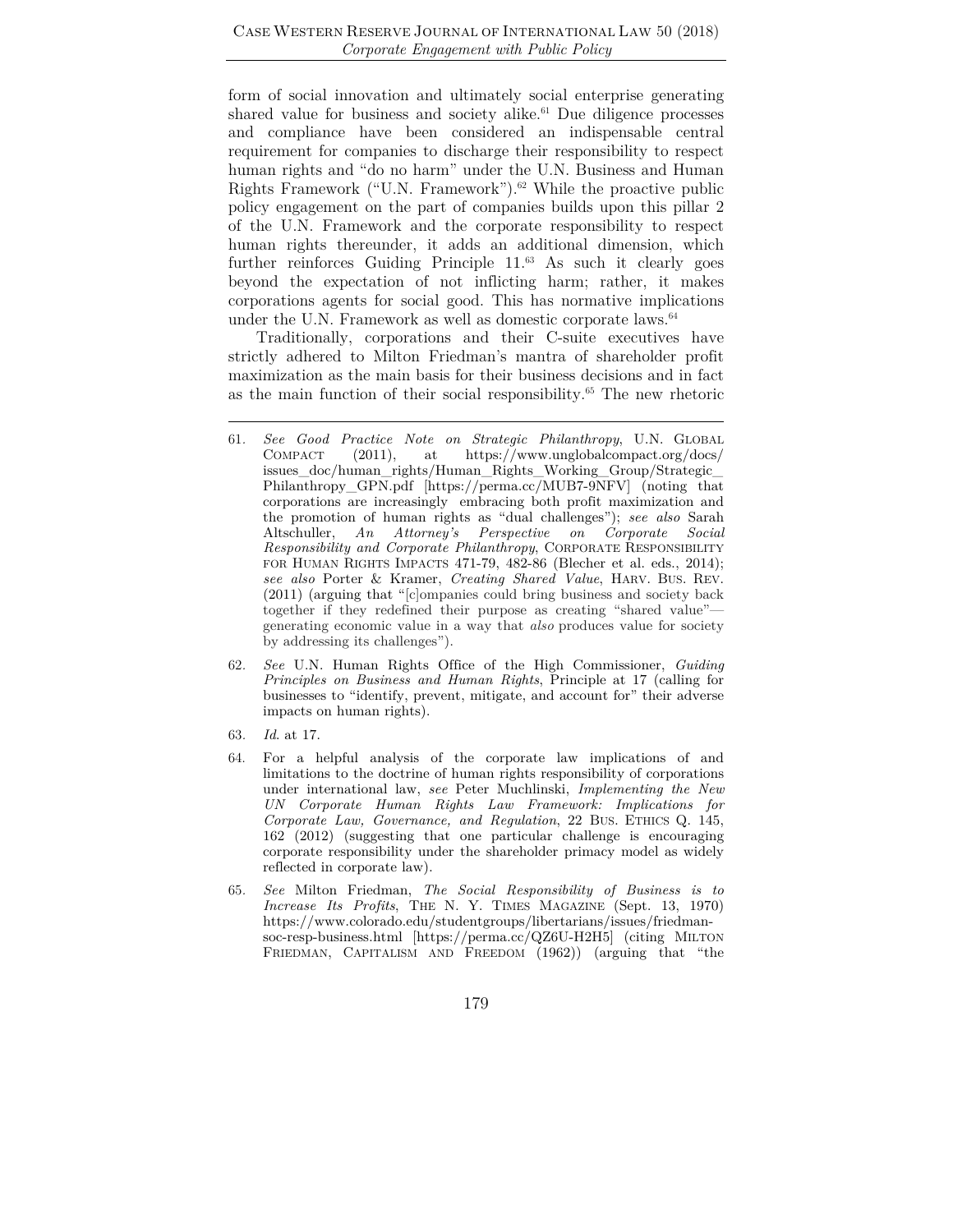of the "moral responsibility" of business marks an important shift in terminology and framing. It also represents an important development in light of the sharp focus on strengthening the legal dimension of corporate responsibility through an increasing proliferation of legal standards pertaining to corporate responsibility issues through an increase in disclosure and due diligence requirements.<sup>66</sup> The new phenomenon of corporate leaders taking a moral stand on issues not directly connected to their business operations merits further examination from a doctrinal perspective and moreover requires providing guidance on how to operationalize corporate public policy engagement in managerial decision making and implementation. It exemplifies and highlights the human rights dimension of ethical business.

In the spirit of the Universal Declaration of Human Rights, human rights are the essence of human dignity and the inalienable rights guarantees that comes with it. $67$  Recognition of the inherent dignity and of the equal and inalienable rights of all members of the human family are the foundation of freedom, justice, and peace in the world.<sup>68</sup> A leading business ethics scholar argues that integrating human rights into the study of ethical business conduct would emphasize the inherently moral dimension of business decisions.<sup>69</sup> It is important to recognize that human rights are based on a moral

corporate executive would be spending someone else's money for a general social interest;" and therefore, "there is one and only one social responsibility of business–to use it resources and engage in activities designed to increase its profits so long as it stays within the rules of the game, which is to say, engages in open and free competition without deception or fraud").

- 66*. See* Berger-Walliser & Inara, *Redefining Corporate Social Responsibility in an Era of Globalization and Regulatory Hardening*, 55 AM. BUS. L. J. 3, 167-218 (analyzing the "legalization of CSR"—with "many governments" mandating more socially responsible behavior "intended to further strengthen CSR" and arguing for a "redefinition of CSR that includes an express commitment to corporations' social and ethical responsibility to society").
- 67*. See* Universal Declaration of Human Rights, G.A. Res. 217A (III), U.N. Doc. A/810 at 71 (1948) ("inherent dignity and of the equal and inalienable rights of all members of the human family is the foundation of freedom, justice and peace in the world").
- 68*. Id.*
- 69*. See* Florian Wettstein, *CSR and the Debate on Business and Human Rights: Bridging the Great Divide*, 22 BUSINESS ETHICS QUARTERLY 739- 770 (Oct. 2012) (arguing that "[r]esulting from a[n] […] integration of the two debates, then, is an extended focus on proactive company involvement in the protection and realization of human rights – not as a matter of voluntariness or philanthropy, but as an actual moral obligation of companies").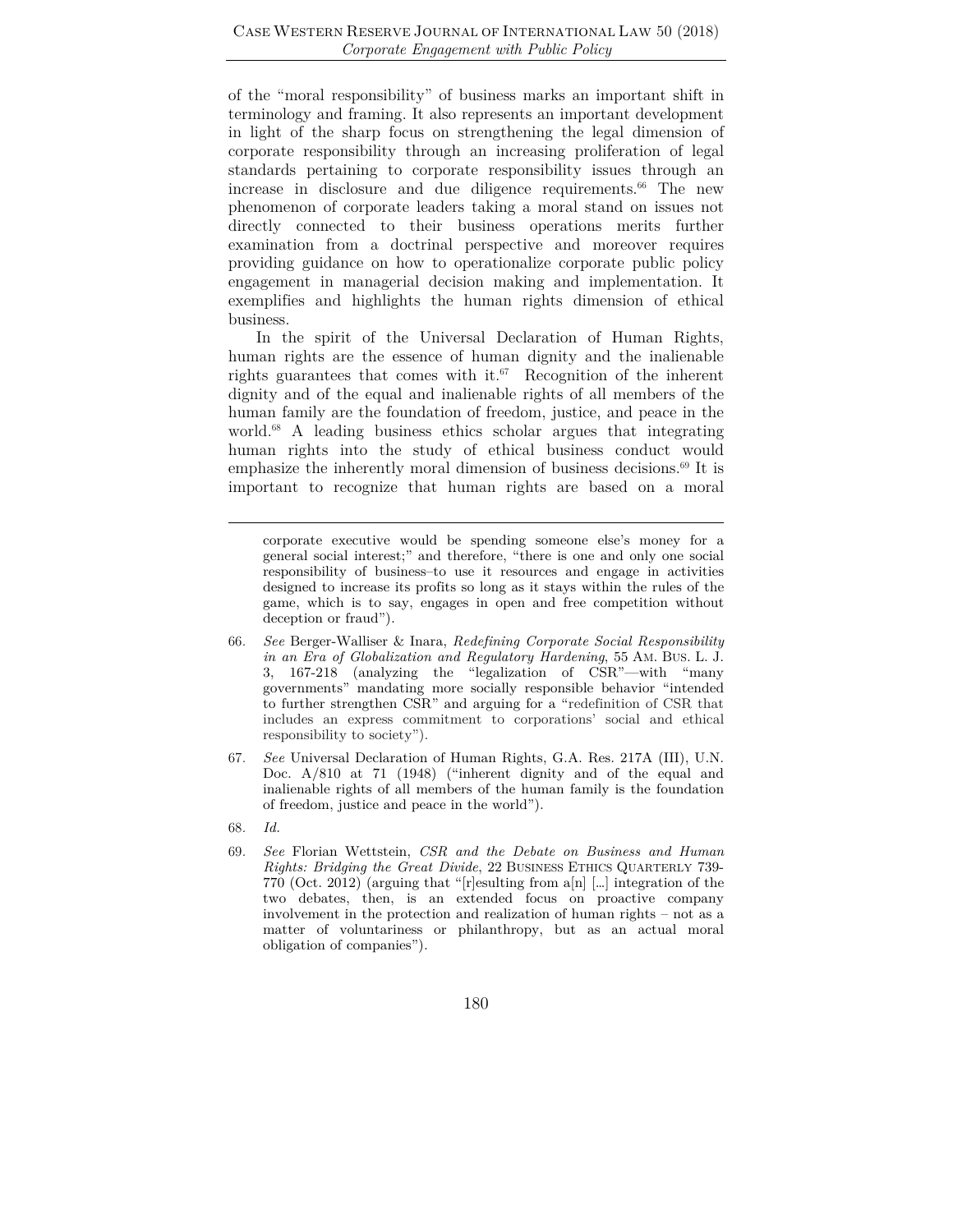"conception of rights" as much as on a legal or political one.70 The moral mandate that CEOs across the board have seemingly accepted in their recent responses and reactions to current policy developments, puts a laser sharp-focus on the impact that business can have on the realization of these fundamental and universal rights. This reinforces the multi-dimensional character of the concept of corporate responsibility, combining elements of ethics and moral responsibility, legality and compliance, and economic responsibility.<sup>71</sup> This understanding needs to inform a further fine-tuning of the international framework on business and human rights.

#### V. The Need for Normative Guidance

At the heart of the debate of corporate responsibility and especially business and human rights has long been the concern that calling upon business to take on more responsibility with regard to human rights might have the unintended consequence of diluting the responsibility of states as the primary obligation holders with regard to human rights.72 Underlying this debate is an alleged legitimacy problem if the private sector becomes too involved in core government functions shaping public policy and using its leverage to this end.<sup>73</sup> While there is certainly merit in discussing the role of private business in society and public policy, it does not resolve the need for normative guidance on the question whether to engage or not to engage and how

- 70*. See id.* at 741 747 (describing moral rights as both "pre-positive," "pre-political," and human rights as "the most important and fundamental category of moral rights").
- 71*. See* Archie Carol, *A Three-Dimensional Conceptual Model of Corporate Performance*, 4 ACAD. OF MGMT. REV. 499 (1979) ("For a definition of social responsibility to fully address the entire range of obligations business has to society, it must embody the *economic*, *legal*, *ethical*, and *discretionary* categories of business performance." (emphasis in original)).
- 72*. See* Hum. Rts. Council, *Protect, Respect and Remedy: A Framework for Business and Human Rights*, Report of the Special Representative of the Secretary-General on the issue of human rights and transnational corporations and other business enterprises, John Ruggie, A/HRC/8/5, at ¶ 27 (April 7, 2008) [hereinafter *A/HRC/8/5*] (reaffirming that the "human rights regime rests upon the bedrock role of States" and arguing that governments should promote corporate cultures which respect human rights "at home and abroad").
- 73*. See* Larry Catá Backer, *On the Evolution of the United Nations' "Protect-Respect-Remedy" Project: The State, the Corporation and Human Rights in a Global Governance Context*, 9 SANTA CLARA J. INT'L L. 37, 74 (acknowledging that "for some, the preferred course may well entail a rejection of an autonomous source for any corporate responsibility to respect human rights that is not filtered through and managed by the state").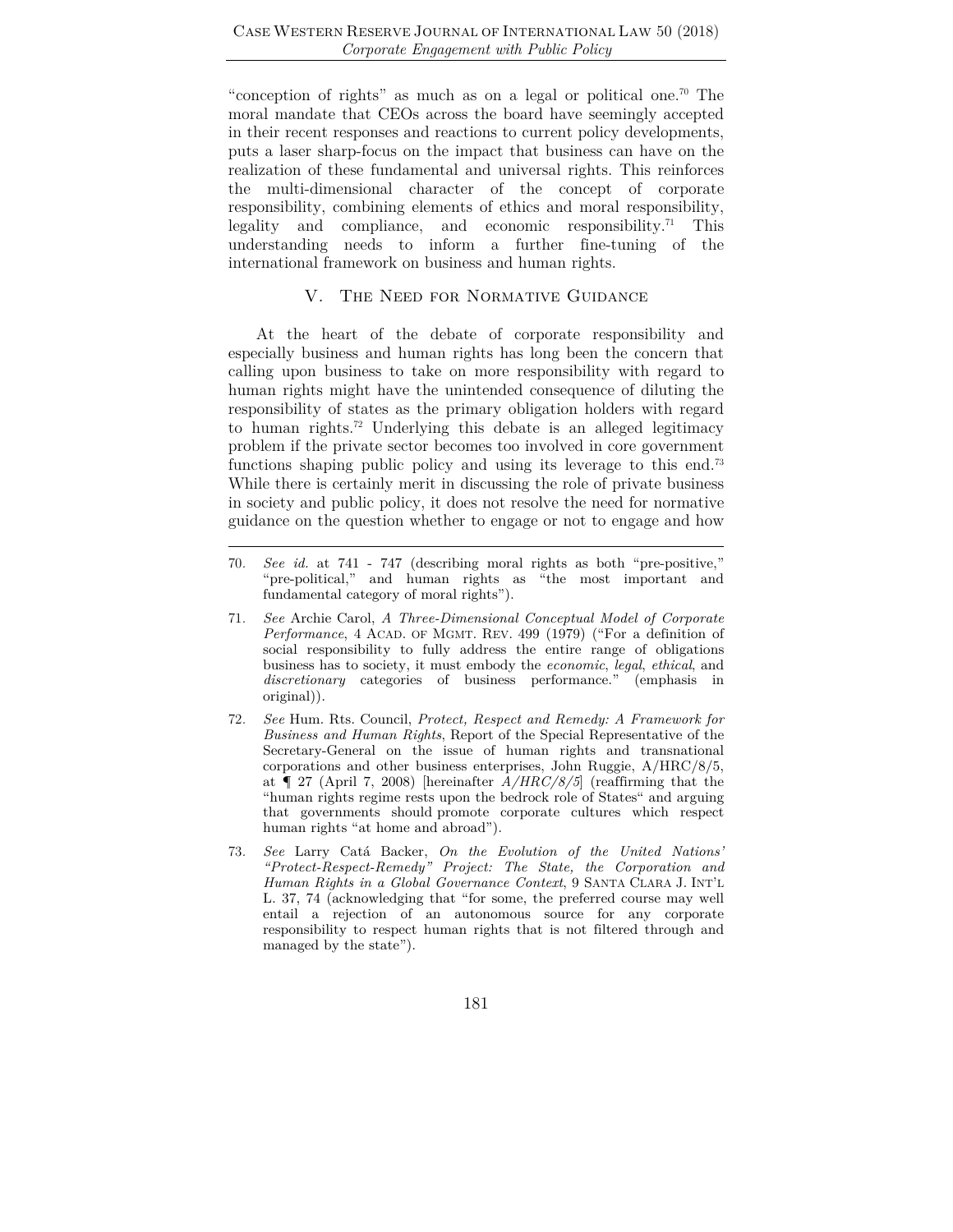to reach a decision on the issue. Material guidance is needed on how to identify and prioritize public policy issues, how to weigh competing stakeholder interests and legitimacy concerns, and, overall, how to conduct a corporate engagement (or non-engagement for that matter) in a sensitive and impactful way. Latest data has shown that silence on issues of prominent societal importance "is now deeply dangerous,<sup>774</sup> so for corporate executives to take a narrow business approach in their managerial decision making, simply does not seem to cut it anymore in this day and age.

The U.N. Framework and corresponding U.N. Guiding Principles have been key in establishing a normative framework on the corporate responsibility to respect human rights.75 While this sets an indispensable baseline for business' human rights responsibility, the U.N. Guiding Principles focus primarily on mitigating and preventing adverse impacts that business enterprises have contributed to or that are "directly linked to its operations."76 They do not, however, put forward nuanced decision points for companies on how to engage proactively with public policy in order to advance societal values and human rights. The U.N. Guiding Principles speak to the use of leverage by business enterprises (or increase their leverage, if necessary) for the advancement of human rights (Principle 19), which offers a normative starting point for corporate engagement with public policy.77 On the issue of the relationship between passive and active forms of corporate human rights responsibility, the U.N. Guiding Principles extrapolate:

*Furthermore, because the responsibility to respect is a baseline expectation, a company cannot compensate for human rights harm by performing good deeds elsewhere. Finally, 'doing no harm' is not merely a passive responsibility for firms but may entail positive steps - for example, a workplace anti-*

74. Edelman, *supra* note 23.

- 76. U.N. Human Rights Office of the High Commissioner, *Guiding Principles on Business and Human Rights: Implementing the United Nations "Protect, Respect, Remedy" Framework,* at 14, HR/PUB/11/04, Guiding Principle 13 (2011).
- 77. *Id.* at 20-21.

<sup>75</sup>*. See* Ben Rutledge*, Protect, Respect and Remedy: what does Ruggie's framework mean for ethical trade in 2017?*, ETHICAL TRADING INITIATIVE (Apr. 13, 2017), https://ethicaltrade.org/blog/protectrespect-and-remedy-what-does-ruggies-framework-mean-ethical-trade-2017 [https://perma.cc/4EMP-ZJ83] (noting that the UNGPs "provided clarity and an internationally agreed normative framework around the role and responsibilities of States and business enterprises").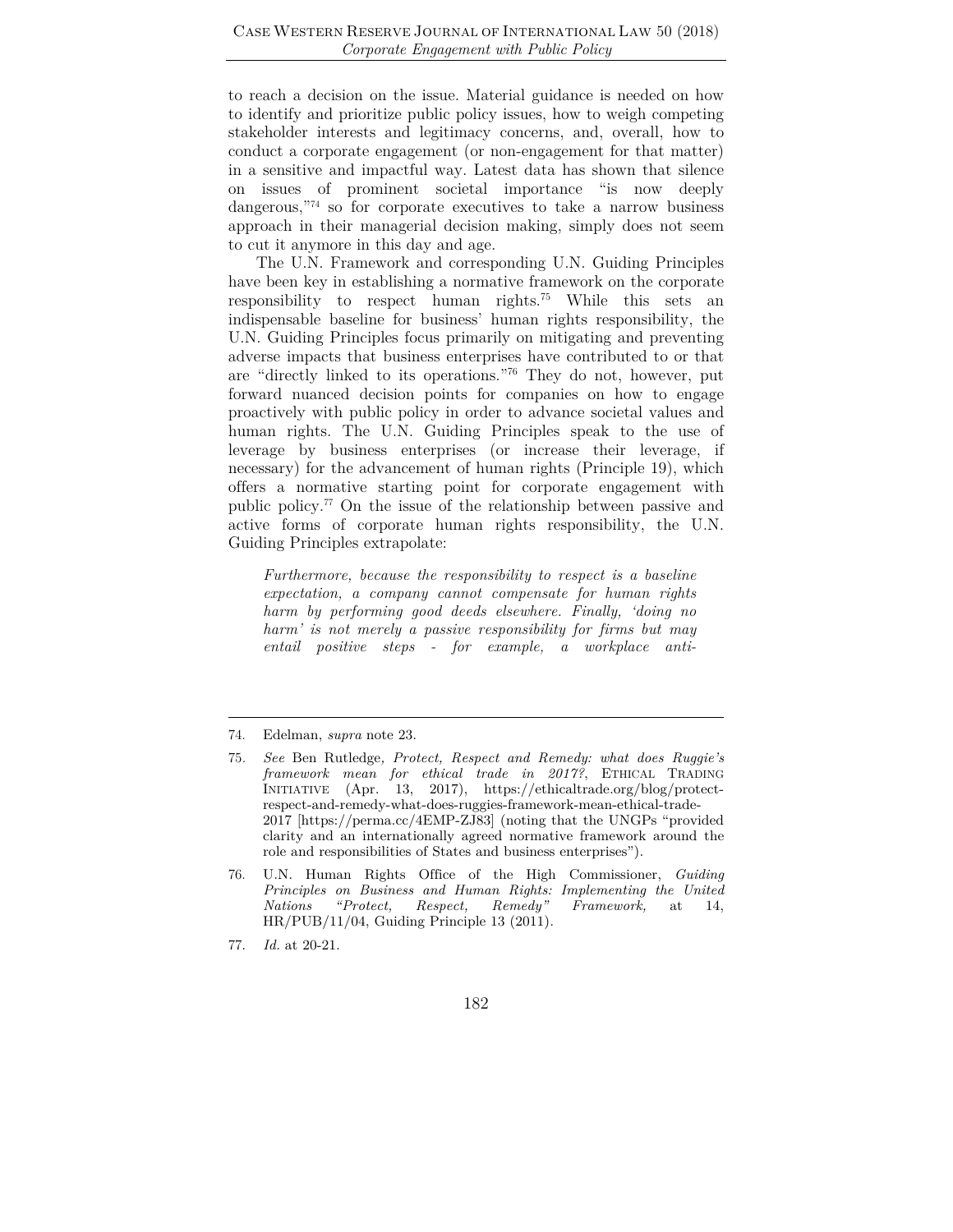*discrimination policy might require the company to adopt specific recruitment and training programmes.*<sup>77</sup>

The recent examples of corporate engagement on public policy priorities vividly demonstrate that there is a broader spectrum of scenarios where companies use their leverage not merely to respect, but to advance human rights, which has not been the main focus of the corporate responsibility under the U.N. Framework of 2008. This provides the empirical basis/momentum for a fresh articulation of the corporate responsibility under the U.N. Guiding Principles and merits a more in-depth and granular treatment as part of the U.N. Framework. The U.N. Framework was the result of comprehensive multi-stakeholder consultations and as such can be considered a living document, which needs to be construed in the light of evolving expectations by society and the self-proclaimed role of business in society.<sup>78</sup> One can only speculate that—were new multi-stakeholder consultations conducted today—the concept of corporate responsibility might likely account for this form of proactive public policy engagement in a more pronounced and elaborate way. Whether this new pattern of corporate behavior by top executives suggests that the responsibility to respect is evolving to encompass a responsibility to protect or even promote human rights, requires an empirical examination and normative analysis in future scholarship.

A shift towards a more fulsome concept of corporate human rights responsibility beyond mere risk management and due diligence, also finds support in the Sustainable Development Goals as a metrics for business performance in the  $21<sup>st</sup>$  century.<sup>79</sup> The policy nature of the SDGs lends itself well to serve as a guidepost for questions of corporate engagement (or non-engagement) on public policy issues of societal significance.<sup>80</sup>

<sup>77.</sup> A/HRC/8/5, *supra* note 73 at ¶ 55.

<sup>78</sup>*. See* John Ruggie, *Human Rights Policies and Management Practices of Fortune Global 500 Firms: Results of a Survey 2* (Corp. Soc. Resp. Initiative, Working Paper No. 28, 2006), Initiative, Working Paper No. 28, 2006), https://sites.hks.harvard.edu/m-rcbg/CSRI/publications/ workingpaper\_28\_ruggie.pdf [perma.cc/F5AM-MGJP].

<sup>79</sup> *See, e.g. How Your Company Can Advance Each of the Sustainable Development Goals*, U.N. GLOBAL COMPACT, at https://www.unglobalcompact.org/sdgs/17-global-goals [https://perma.cc/XU2Q-AF4W] (explaining the sustainable development goals for business and providing businesses with resources to implement principles of the SDGs).

<sup>80.</sup> Critics have voiced concern over the SDGs' lack of explicit commitment to human rights objectives and their reliance on implicit human rights' goals and key targets. *See, e.g.* Thomas Pogge & Mitu Sengupta, *Assessing the Sustainable Development Goals from a Human Rights Perspective*, 32/2 J. INT'L & COMP. SOCIAL POL'Y 83 (2016) (considering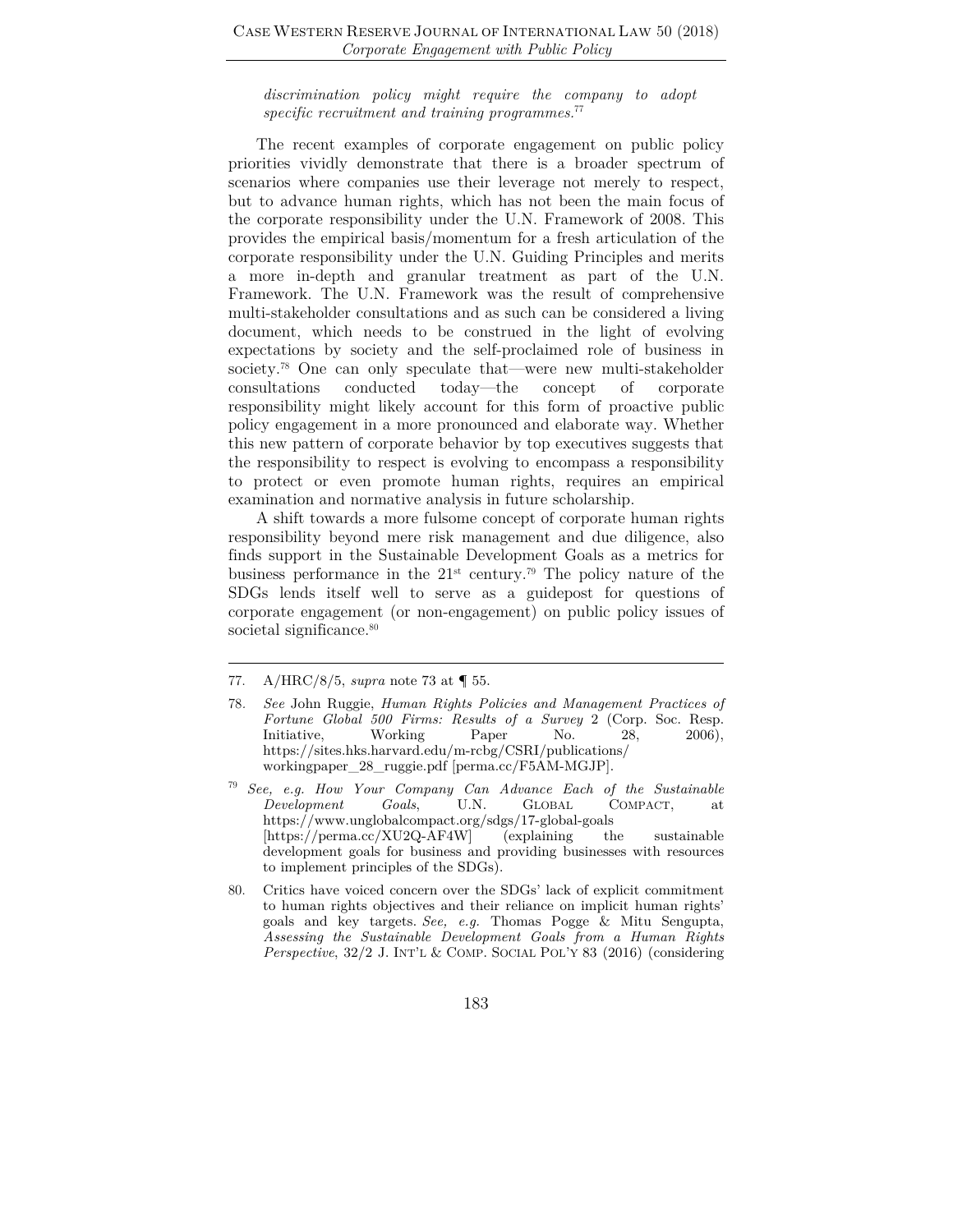Corporate advocacy (by C-suite executives) is not merely a matter of international law. It has important normative implications under corporate law and sensitive effects on corporate governance.<sup>81</sup> Normatively, under predominant corporate law doctrine, corporate officers face significant limitations in their ability to use their corporate voice in order to stand on important public policy issues, especially if the latter are not directly linked to the business.<sup>82</sup> The legal fiction of one unified shareholder interest, namely profit maximization, still holds firm.<sup>83</sup> Whether C-suite activism as we have recently seen marks the beginning of a new era of corporate practice, and thus provides possible momentum for a doctrinal shift, or whether it merely produces new pressure points in the shareholder/stakeholder debate remains to be seen. Equally sensitive are the possible effects on corporate governance, especially as it concerns the relationship between the C-suite and the board of directors on issues of public policy issues, which are not only extremely topical but often times also polarizing.

#### VI. CONCLUSION

Corporate executives using their corporate voice and influence to affect public policy illustrates forcefully that "not every business decision is an economic one," as Howard Schulz, chairman of

the SDGs a "failure" because they miss an opportunity to "articulate our present moral responsibilities" and "inspire[e] and guid[e] a concerted international effort to realize the human rights of all").

- 81*. See* Lorenzo Sacconi, *Corporate Social Responsibility (CSR) As a Model of "Extended" Corporate Governance. An Explanation Based on the Economic Theories of Social Contract, Reputation, and Reciprocal Conformism,* REFRAMING SELF-REGULATION IN EUROPEAN PRIVATE LAW 289–343 (Fabrizio Cafaggi, ed., 2006) (based on an extended social contract analysis, defining "CSR as a model of extended corporate governance whereby who runs a firm (entrepreneurs, directors, managers) have responsibilities that range from fulfilment of their fiduciary duties towards the owners to fulfilment of analogous fiduciary duties towards all the firm's stakeholders.").
- 82*. See, e.g.*, STEPHEN M. BAINBRIDGE, CORPORATION LAW AND ECONOMICS 419–29 (2002); Einer Elhauge, *Sacrificing Corporate Profits in the Public Interest,* 80 NYU L. REV. 733, 740 (June 2005) (arguing that managers should instead be allowed to use "their agency slack [to make profit-sacrificing decisions in the public interest] to respond to social and moral sanctions").
- 83*. Id*. at 735-36; *See also* MICHAEL KERR, RICHARD JANDA, AND CHIP PITTS, CORPORATE SOCIAL RESPONSIBILITY: A LEGAL ANALYSIS, 113, 162 (2009) (noting that the governance of Anglo-American corporations has been "dominated" by problem of ensuring that "managers remain faithful to owners").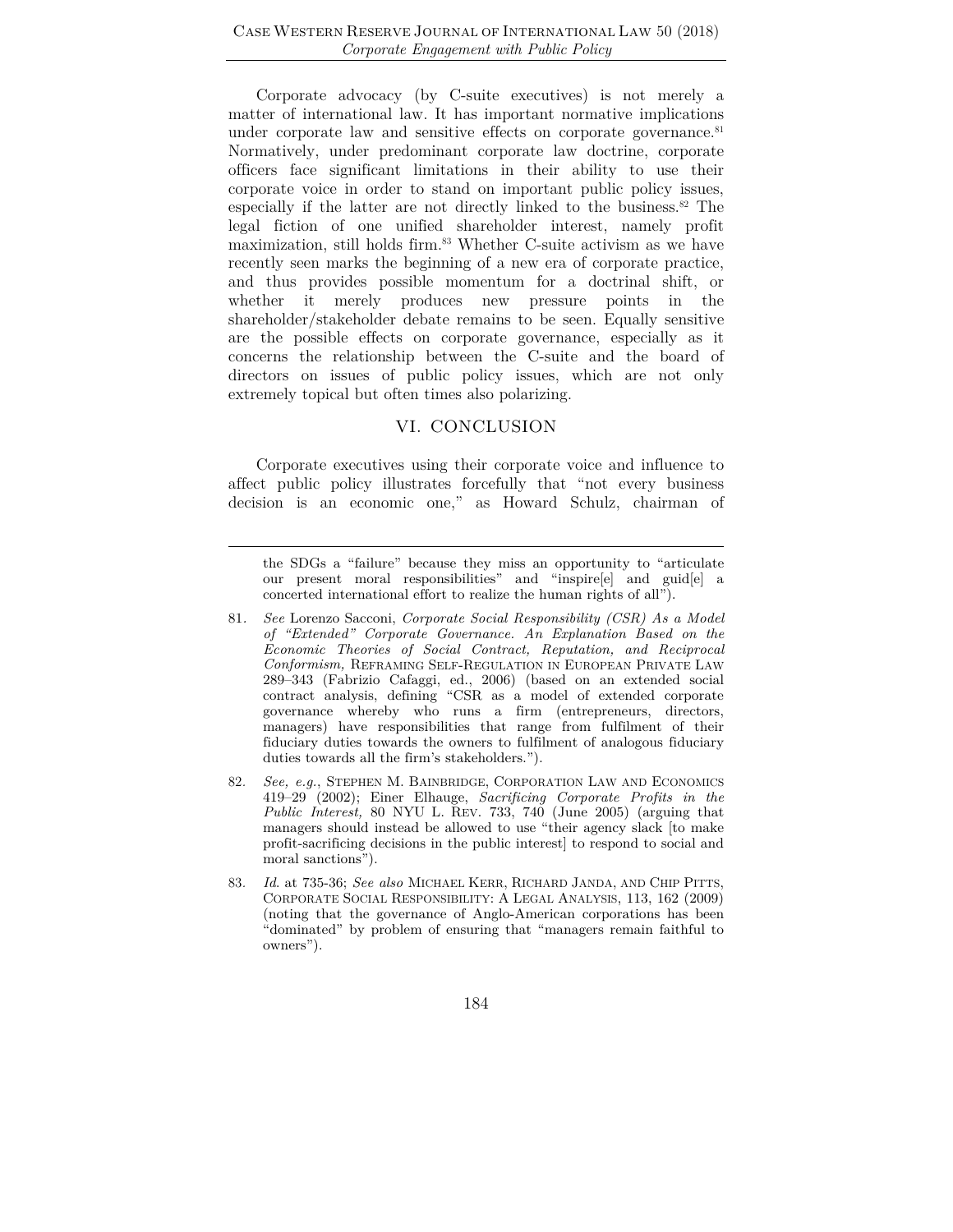Starbucks, put it.<sup>84</sup> It might well serve a company's economic selfinterest for its top management to take leadership on such social and political issues, which go to the heart of a society's values systems and legal order, and yet it is also a display of self-proclaimed morality if one can trust recent statements by C-suite executives.<sup>85</sup>

This suggests a shift from corporate leadership to a more holistic concept of *leadership*. Companies seem to have accepted the mandate by the public (as shown by empirical evidence) to step in and fill the governance void and serve as the trust broker in times when trust in institutions is at an all-time low globally.86 It is too early to tell how this evolving pattern of corporate behavior will impact normative thinking and ultimately legal design. In the meantime, companies will require guidelines on how to make these decisions. Business schools would be looked to as the first responders to educate the managers of tomorrow and equip them with the skills they need to make their

<sup>84</sup>*. Read Former Starbucks CEO Howard Schultz's Commencement Address at Arizona State University*, TIME (May 10, 2017), http://time.com/4773797/howard-schultz-commencement-addressarizona-state/ [https://perma.cc/9SV7-KK8W].

<sup>85.</sup> The decision to engage or not to engage can have economic impact directly or indirectly, long-term or short-term. On an empirical plane of analysis, more in-depth inquiry is necessary to determine the financial impact of the company's decision to engage or not to engage on prominent issues of public policy. A preliminary examination of the stock performance of companies, whose CEOs spoke out on prominent public policy and social issues, show no clear evidence of a negative stock performance in the immediate aftermath of their engagement on the issue. It seems that respective companies have, for the most part, seen no effect on their stock prices—neither in a negative nor a positive way—while some have in fact seen a negative impact such as Target taking a position on bathroom use by LGBT people—and Amazon announcing that it will fight the travel ban imposed by the White House in late January 2018 by all legal means. *See, e.g. Continuing to Stand for Inclusivity*, A BULLSEYE VIEW, TARGET CORPORATE (Apr. 19, 2016), https://corporate.target.com/article/2016/04/target-stands-inclusivity [https://perma.cc/AT5E-DKDJ] (supporting "team members and guests to use the restroom or fitting room facility that corresponds with their gender identity"); *see also, Amazon Pledges Legal Support to Action Against Trump Travel Ban*, THE GUARDIAN (Jan. 31, 2017), https://www.theguardian.com/technology/2017/jan/31/amazonexpedia-microsoft-support-washington-action-against-donald-trumptravel-ban [https://perma.cc/6WTM-ZYY4] (detailing Amazon CEO Jeff Bezos' efforts to fight the travel ban that instituted by presidential executive order against seven nations).

<sup>86</sup>*. See* Edelman Trust Barometer, *supra* note 56 (finding that "uncertain" respondents trust businesses the most as compared to NGOs, the media, and government).